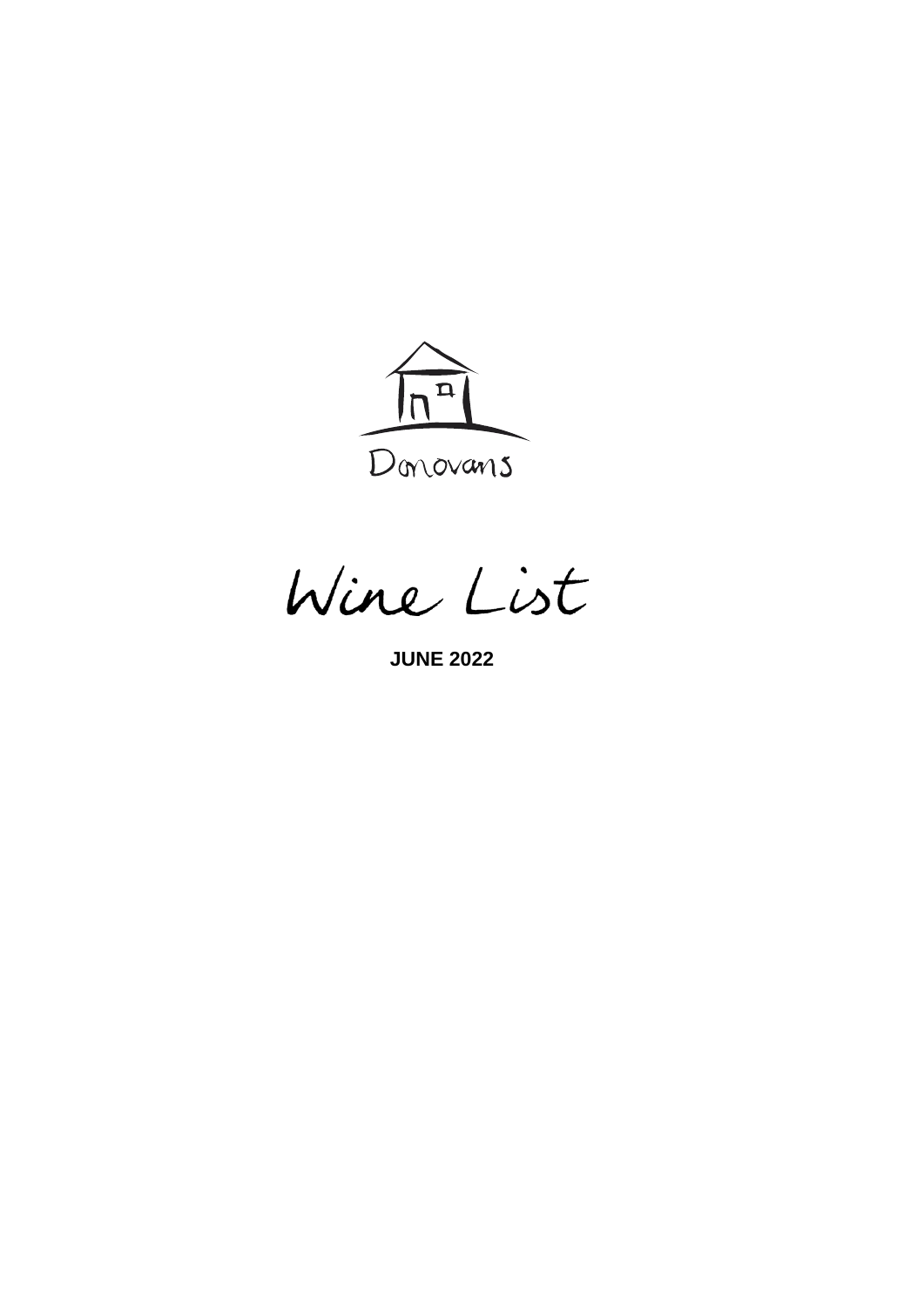# **Table of Contents**

| <b>Wines by the Glass</b>                                        | Page 1       |
|------------------------------------------------------------------|--------------|
| Premium Wines by the Glass via Coravin                           | Page 2       |
| <b>Half Bottles Sparkling Wines &amp; Champagne</b>              | Page 3       |
| <b>Champagne Non Vintage &amp; Vintage</b>                       | Page 4       |
| <b>Cellar Releases, Museum Wines</b>                             |              |
| Riesling, Chardonnay, Pinot Noir                                 | Page 5       |
| Cabernet Sauvignon & Blends, Shiraz & Blends                     | Page 6       |
| <b>Half Bottles White Wines &amp; Red Wines</b>                  | Page 7       |
| <b>Magnum Bottles White Wines &amp; Red Wines</b>                | Page 8       |
| <b>White Wines</b>                                               |              |
| Riesling                                                         | Page 9       |
| Gewürztraminer, Grüner Veltliner, Spanish & Portuguese Varietals | Page 10      |
| Pinot Blanc, Pinot Grigio & Pinot Gris                           | Page 11      |
| Sauvignon Blanc, Blends & Semillon                               | Page 12      |
| Rhône Varietals & Italian Varietals                              | Page 13      |
| <b>Other Varietals</b>                                           | Page 14      |
| Chardonnay                                                       | Page 15 & 16 |
| <b>Rosé Wines</b>                                                | Page 17      |
| <b>Red Wines</b>                                                 |              |
| Gamay                                                            | Page 17      |
| Spanish & Portuguese Varietals                                   | Page 18      |
| <b>Pinot Noir</b>                                                | Page 19 & 20 |
| Dolcetto & Barbera, Nebbiolo & Blends                            | Page 21      |
| Sangiovese & Blends, Italian Varietals                           | Page 22      |
| Grenache & Blends                                                | Page 23      |
| Merlot, Cabernet Franc & Blends                                  | Page 24      |
| <b>Other Varietals</b>                                           | Page 24      |
| Cabernet Sauvignon & Blends                                      | Page 25 & 26 |
| Shiraz & Blends                                                  | Page 27 & 28 |
| Dessert Wines New World & Old World                              | Page 29      |
| <b>Fortified, Port &amp; Sherry</b>                              | Page 29      |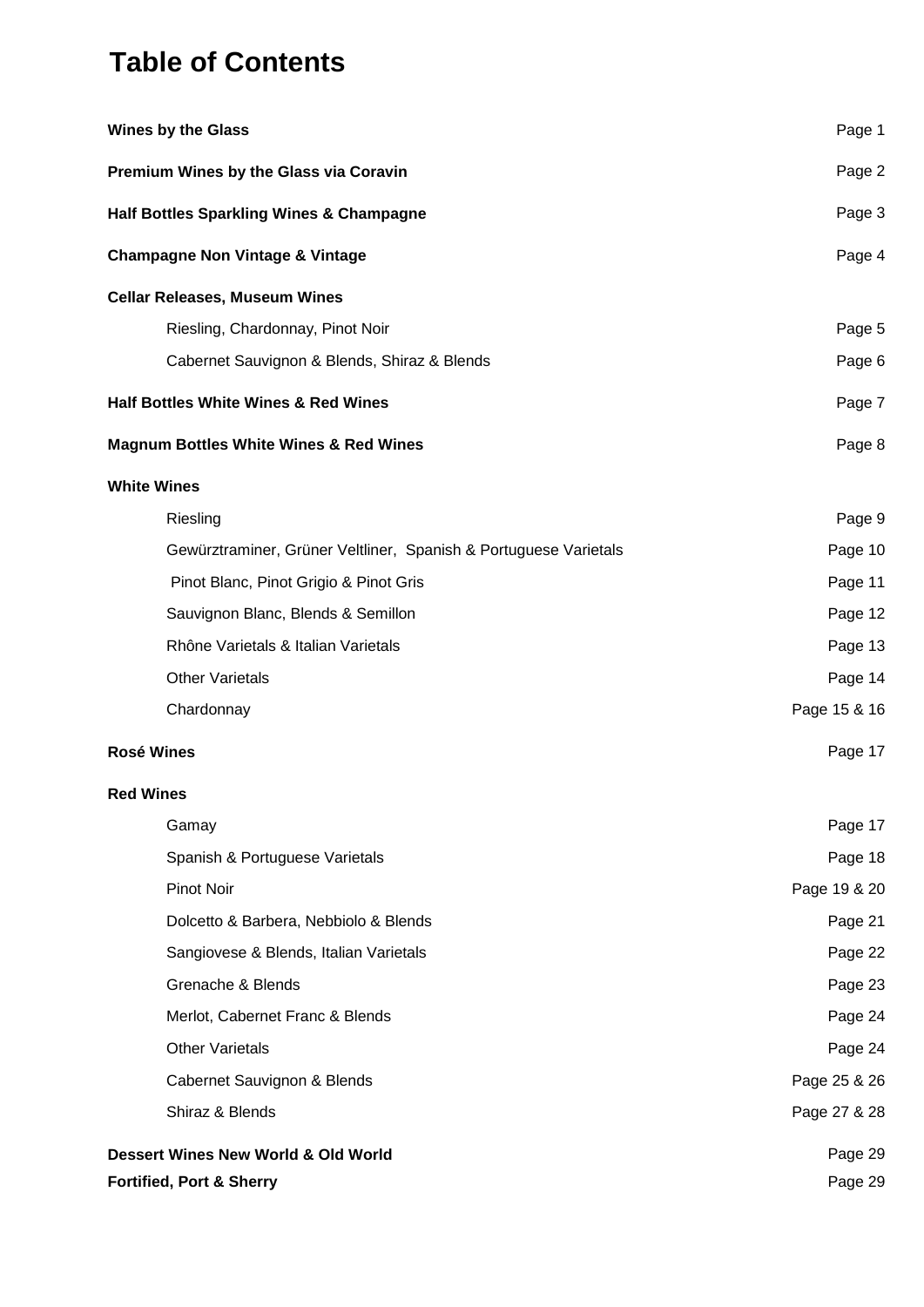# **Wines by the Glass & Carafe Half Bottle**

# **Sparkling Wines & Champagne** *150mls 150mls* Aÿ Collet 'Art Deco' 1er Cru Brut NV 39.00 *Veneto, Italy* Canella Prosecco Superiore di Valdobbiadene 2020 18.50 *Pipers River, Tas* Clover Hill Vintage 'Brut' 2016 22.50

| <b>White Wines</b>         |                                                 | 150mls | 375mls |
|----------------------------|-------------------------------------------------|--------|--------|
| Eden Valley, SA            | Pewsey Vale 'Block 1961' Riesling 2019          | 16.50  | 41.00  |
| Marlborough, NZ            | Nautilus Estate Sauvignon Blanc 2021            | 16.00  | 40.00  |
| Abruzzo, Italy             | Umani Ronchi 'l Sassi' Pecorino 2020 (Pecorino) | 22.00  | 55.00  |
| Central Otago, NZ          | Quartz Reef Pinot Gris 2020                     | 18.50  | 46.00  |
| Morningtton Peninsula, Vic | Prancing Horse Estate Chardonnay 2019           | 23.00  | 57.00  |

#### **Rosé Wines**

| Côtes de Provence, France | Rosé 'Golden Bough' Rameau D'or 2018 (Cinsault, Grenache) | 16.00 | 40.00 |
|---------------------------|-----------------------------------------------------------|-------|-------|
|                           |                                                           |       |       |

| <b>Red Wines</b>                                            |  |
|-------------------------------------------------------------|--|
| $M_{\rm{2}}$ and $M_{\rm{2}}$ $M_{\rm{2}}$ and $M_{\rm{2}}$ |  |

| Yarra Valley, Vic  | Warramunda Estate 'Liv Zak' Pinot Noir 2021          | 18.00 | 45.00 |
|--------------------|------------------------------------------------------|-------|-------|
| Tuscany, Italy     | Chianti Classico Antinori 'Peppoli 2019 (Sangiovese) | 18.00 | 45.00 |
| McLaren Vale, SA   | Yangarra Estate Shiraz 2019                          | 17.00 | 42.50 |
| Beaujolais, France | Lantignié Jean-Paul Dubost 2020 (Gamay)              | 18.50 | 46.00 |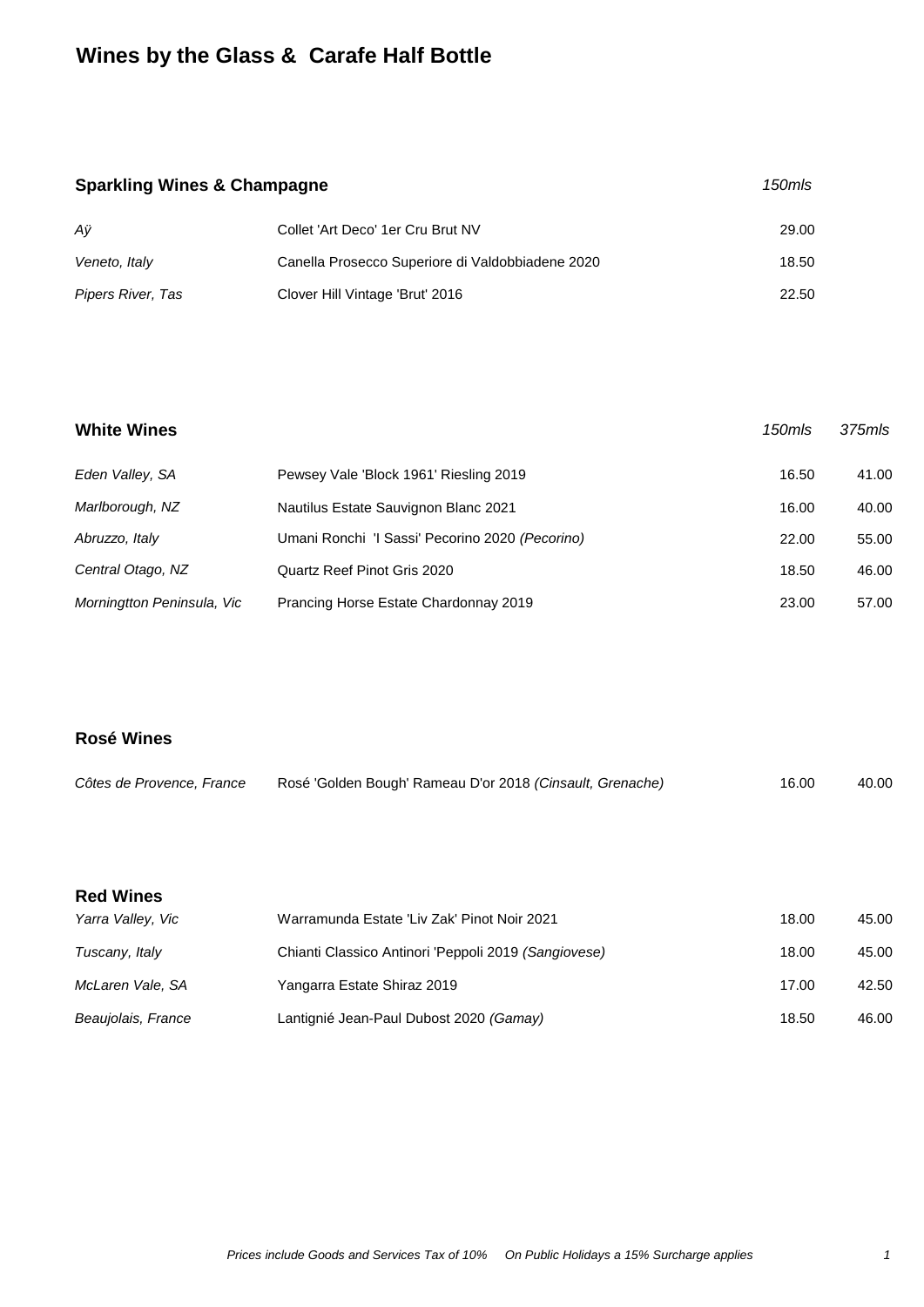# **Premium Wines by the Glass**



The Coravin™ wine preservation system has allowed us the opportunity to bring you a sample of exceptional wines by the glass. The Coravin™ works by inserting a needle through the cork which allows us to access the wine without opening the bottle and exposing it to oxygen. Argon gas is used to displace the wine, which keeps the rest of the bottle in pristine condition.

| <b>White Wines</b>        |                                                                              | 75mls | 150mls |
|---------------------------|------------------------------------------------------------------------------|-------|--------|
| Rheingau, Germany         | Schloss Johannisberg Feinherb Riesling 2016                                  | 14.50 | 26.00  |
| Piedmont, Italy           | Repetto Quadro 'Derthona' 2018 (Timorasso)                                   | 16.00 | 30.00  |
|                           |                                                                              |       |        |
| <b>Rosé Wines</b>         |                                                                              |       |        |
| Côtes de Provence, France | Rosé Domaine Ott 'By Ott' 2019<br>(Grenache, Cinsault, Syrah, Mourvèdre)     | 13.00 | 25.00  |
|                           |                                                                              |       |        |
|                           |                                                                              |       |        |
| <b>Red Wines</b>          |                                                                              |       |        |
| Southern Rhône, France    | Châteauneuf-du-Pape Château Mont-Redon 2018<br>(Grenache, Shiraz, Mourvèdre) | 20.50 | 39.00  |
| Pomerol, Bordeaux         | Château Canon Chaigneau 2018<br>(Merlot, Cabernet Sauvignon, Cabernet Franc) | 22.00 | 40.00  |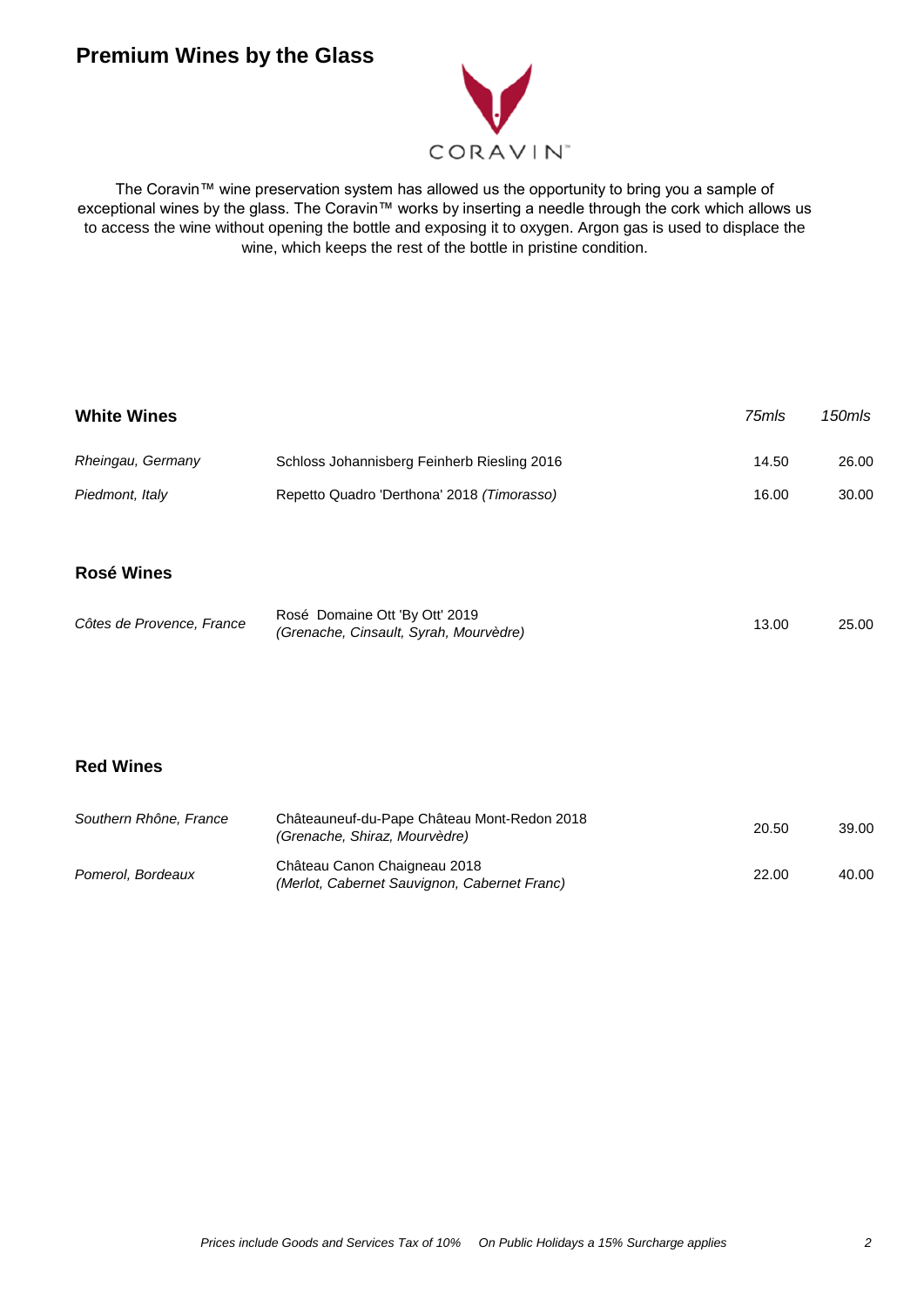# **Sparkling Wines**

### **Sparkling White Wines**

| King Valley, Vic          | Brown Brothers Prosecco NV                                  | 54.00  |
|---------------------------|-------------------------------------------------------------|--------|
| Mornington Peninsula, Vic | Ten Minutes By Tractor Blanc de Blanc 2015                  | 150.00 |
| Piccadilly Valley, SA     | Petaluma 'Croser' 2015                                      | 110.00 |
| Pipers River, Tas         | Donovans XOXO Sparkling Brut NV (Chardonnay, Pinot Noir)    | 44.00  |
| Pipers River, Tas         | Pipers Brut NV                                              | 92.00  |
| Pipers River, Tas         | Clover Hill Vintage 'Brut' 2015                             | 101.00 |
| Central Otago, NZ         | Quartz Reef Brut NV (Pinot Noir, Chardonnay)                | 88.00  |
| Marlborough, NZ           | Nautilus Estate 'Cuvee Marlborough' Late Disgorged Brut NV  | 98.00  |
| Franciacorta, Italy       | Cà del Bosco Brut NV (Chardonnay, Pinot Bianco, Pinot Nero) | 160.00 |
| Veneto, Italy             | Da Luca Prosecco NV (Glera)                                 | 58.00  |
| Veneto, Italy             | Canella Prosecco Superiore di Valdobbiadene 2020 (Glera)    | 89.00  |

## **Sparkling Rosé & Red Wines**

| Yarra Valley, Vic         | Chandon 'Cygnet' Rosé 2014 (Pinot Meunier)                 | 120.00 |
|---------------------------|------------------------------------------------------------|--------|
| Barossa Valley, SA        | Hentley Farm 'Blanc de Noir' Rosé 2019 (Grenache, Shiraz)  | 71.00  |
| Veneto, Italy             | Salatin 'Rosaluna' Rosé Brut NV (Pinot Nero)               | 75.00  |
| Veneto, Italy             | Astoria 'Butterfly' Rosé Prosecco 2020 (Glera, Pinot Nero) | 78.00  |
| Russian River Valley, USA | La Crema Rosé Brut NV (Pinot Noir, Chardonnay)             | 185.00 |
| Langhorne Creek, SA       | Bleasdale Red Sparkling Shiraz NV (Shiraz)                 | 72.00  |
| Barossa Valley SA         | Rockford 'Black Shiraz' Red Sparkling Shiraz 2017 (Shiraz) | 165.00 |

## **Half Bottles**

## **Sparkling Wines & Champagne**

| Franciacorta, Italy       | Cà del Bosco Brut NV (Chardonnay, Pinot Bianco, Pinot Nero) 375ml | 68.00  |
|---------------------------|-------------------------------------------------------------------|--------|
| Reims, Champagne          | Krug Grande Cuvée Brut NV 375ml                                   | 320.00 |
| Epernay                   | Pol Roger Cuvée Réserve Brut NV 375ml                             | 99.00  |
| Mareuil-sur-Aÿ, Champagne | Billecart-Salmon Brut Rosé NV 375ml                               | 149.00 |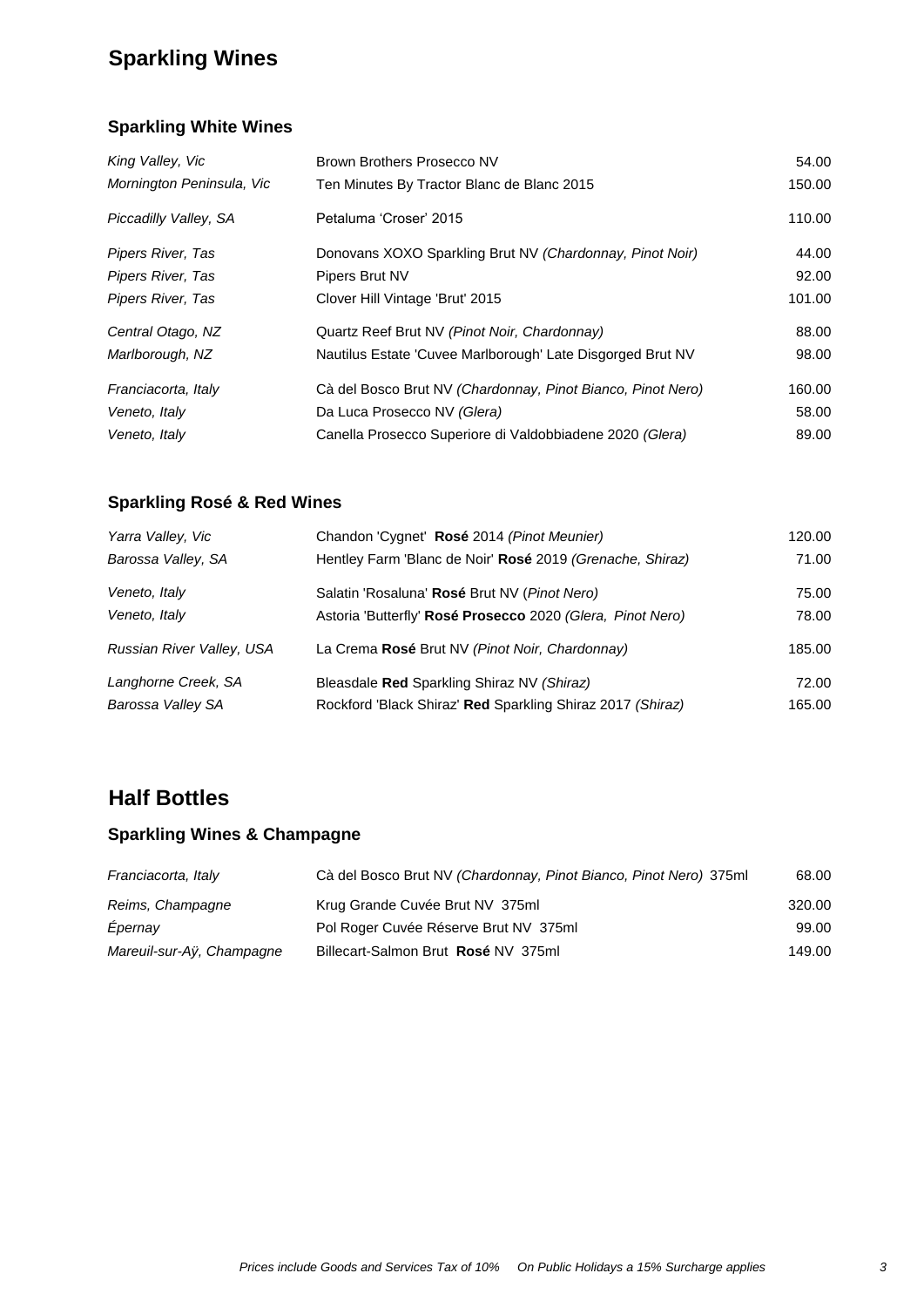# **Champagne**

## **Non Vintage**

| Reims                 | Veuve Clicquot Ponsardin Brut NV                            | 189.00 |
|-----------------------|-------------------------------------------------------------|--------|
| Reims                 | Louis Roederer Brut NV                                      | 210.00 |
| Reims                 | Veuve Clicquot Ponsardin Rosé Brut NV                       | 246.00 |
| Reims                 | R de Ruinart Brut NV                                        | 190.00 |
| Reims                 | Ruinart Brut Rosé NV                                        | 315.00 |
| Reims                 | Taittinger Cuvée Prestige Brut NV                           | 185.00 |
| Reims                 | Krug Grande Cuvée Brut NV                                   | 616.00 |
| Ambonnay              | Egly-Ouriet Brut Tradition Grand Cru NV                     | 308.00 |
| Ambonnay              | Egly-Ouriet Brut Rosé Grand Cru NV                          | 380.00 |
| Аÿ                    | Collet 'Art Deco' 1er Cru Brut NV                           | 143.00 |
| Аÿ                    | <b>Bollinger Brut NV</b>                                    | 207.00 |
| Аÿ                    | Henri Giraud 'Esprit' Brut Nature NV                        | 185.00 |
| Аÿ                    | Henri Giraud Grand Cru 'Blanc de Craie' NV                  | 240.00 |
| Mareuil-sur-Aÿ        | Billecart-Salmon Brut Rosé NV                               | 275.00 |
| Épernay               | Pol Roger Cuvée Réserve Brut NV                             | 218.00 |
| Avize                 | Agrapart & Fils Grand Cru Blanc de Blancs Brut NV           | 220.00 |
| <b>Bethon</b>         | Barrat-Masson 'Grain d'Argile' Extra Brut NV                | 160.00 |
| La Valleé de la Marne | Didier Chopin Brut NV                                       | 115.00 |
| Tours-sur-Marne       | Laurent-Perrier Cuvée Rosé NV                               | 326.00 |
| Vertus                | Larmandier-Bernier 'Latitude' Blanc de Blancs Extra-Brut NV | 185.00 |

## **Vintage**

| Reims           | Dom Ruinart Blanc de Blancs 2004                   | 631.00   |
|-----------------|----------------------------------------------------|----------|
| Reims           | Krug Brut 2002                                     | 835.00   |
| <b>Reims</b>    | Krug Brut 2008                                     | 1,105.00 |
| Reims           | Louis Roederer 'Cristal' 2013                      | 785.00   |
| Reims           | Taittinger Comtes de Champagne Blanc de Blanc 2008 | 720.00   |
| Épernay         | Dom Pérignon 2010                                  | 567.00   |
| Mesnil-sur-Oger | Salon 'Cuvée S' Blanc de Blancs Brut 1996          | 1575.00  |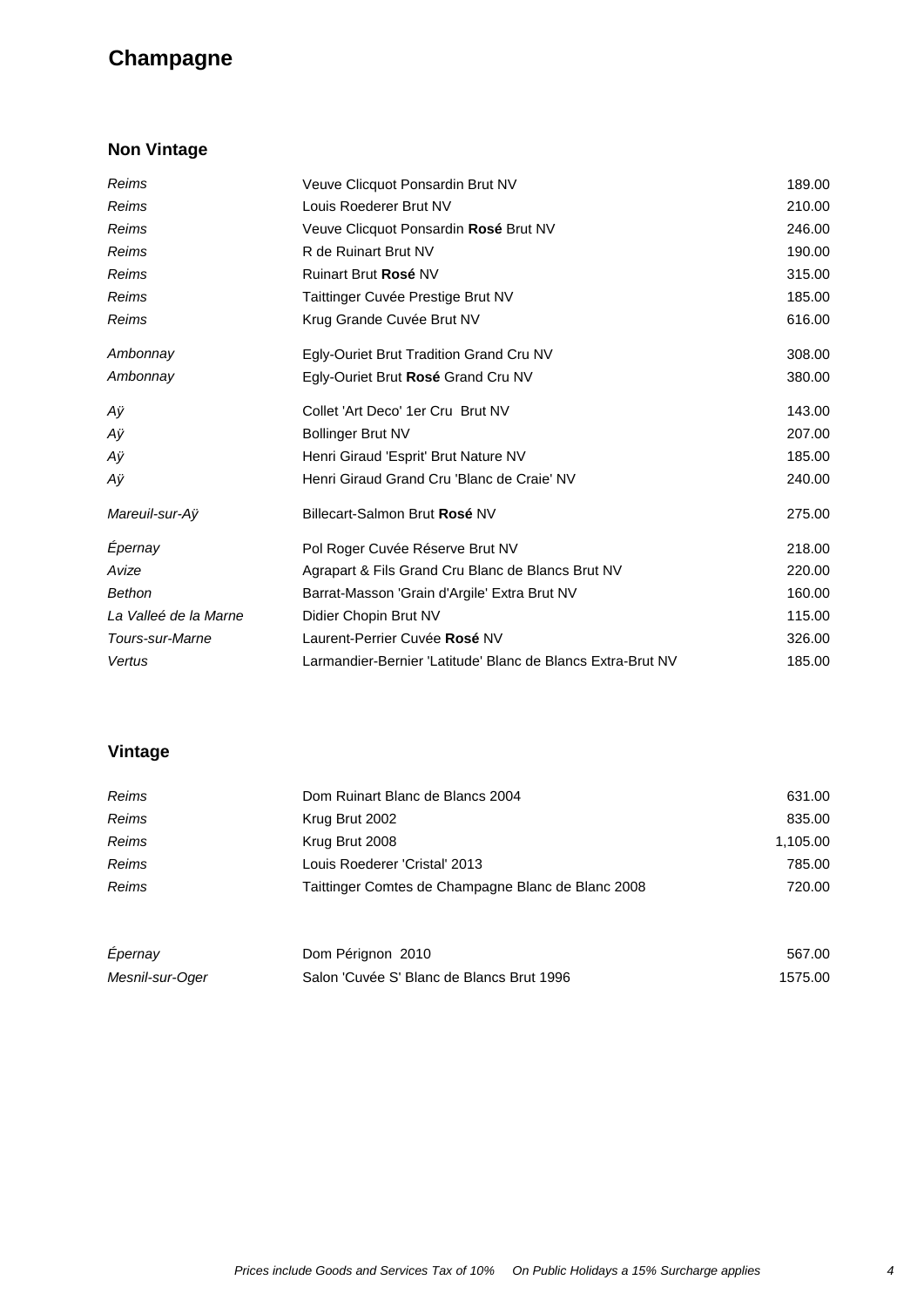# **Cellar Releases and Museum Wines**

| <b>Riesling</b>  |                             | <b>Current Release Riesling listed on Page 9</b> |
|------------------|-----------------------------|--------------------------------------------------|
| Clare Valley, SA | Mitchell 'Watervale' 2014   | 72.00                                            |
| Eden Valley, SA  | Pewsey Vale 'Contours' 2015 | 105.00                                           |

| Chardonnay                             |                                                               | <b>Current Release Chardonnay listed on Page 15-16</b> |
|----------------------------------------|---------------------------------------------------------------|--------------------------------------------------------|
| Gippsland, Vic                         | Bass Phillip 'Estate' 2016                                    | 192.00                                                 |
| Mornington Peninsula, Vic              | Stonier 'Gainsborough' 2016                                   | 134.00                                                 |
| Macedon Ranges, Vic                    | Williams Crossing 2017                                        | 80.00                                                  |
| Yarra Valley, Vic<br>Yarra Valley, Vic | Yarraloch 'Single Vineyard' 2015<br>TarraWarra 'Reserve' 2012 | 87.00<br>148.00                                        |
| Adelaide Hills, SA                     | Geoff Weaver 2013                                             | 115.00                                                 |
| Kumeu, NZ                              | Kumeu River 'Hunting Hill' 2016                               | 165.00                                                 |

| <b>Pinot Noir</b> |                                 | <b>Current Release Pinot Noir listed on Page 19-20</b> |
|-------------------|---------------------------------|--------------------------------------------------------|
| Gippsland, Vic    | Bass Phillip 'Reserve' 2004     | 1500.00                                                |
| Gippsland, Vic    | Bass Phillip 'Reserve' 2012     | 1200.00                                                |
| Campania, Tas     | Domaine A 'RDP' 2000            | 438.00                                                 |
| Kumeu, NZ         | Kumeu River 'Hunting Hill' 2013 | 165.00                                                 |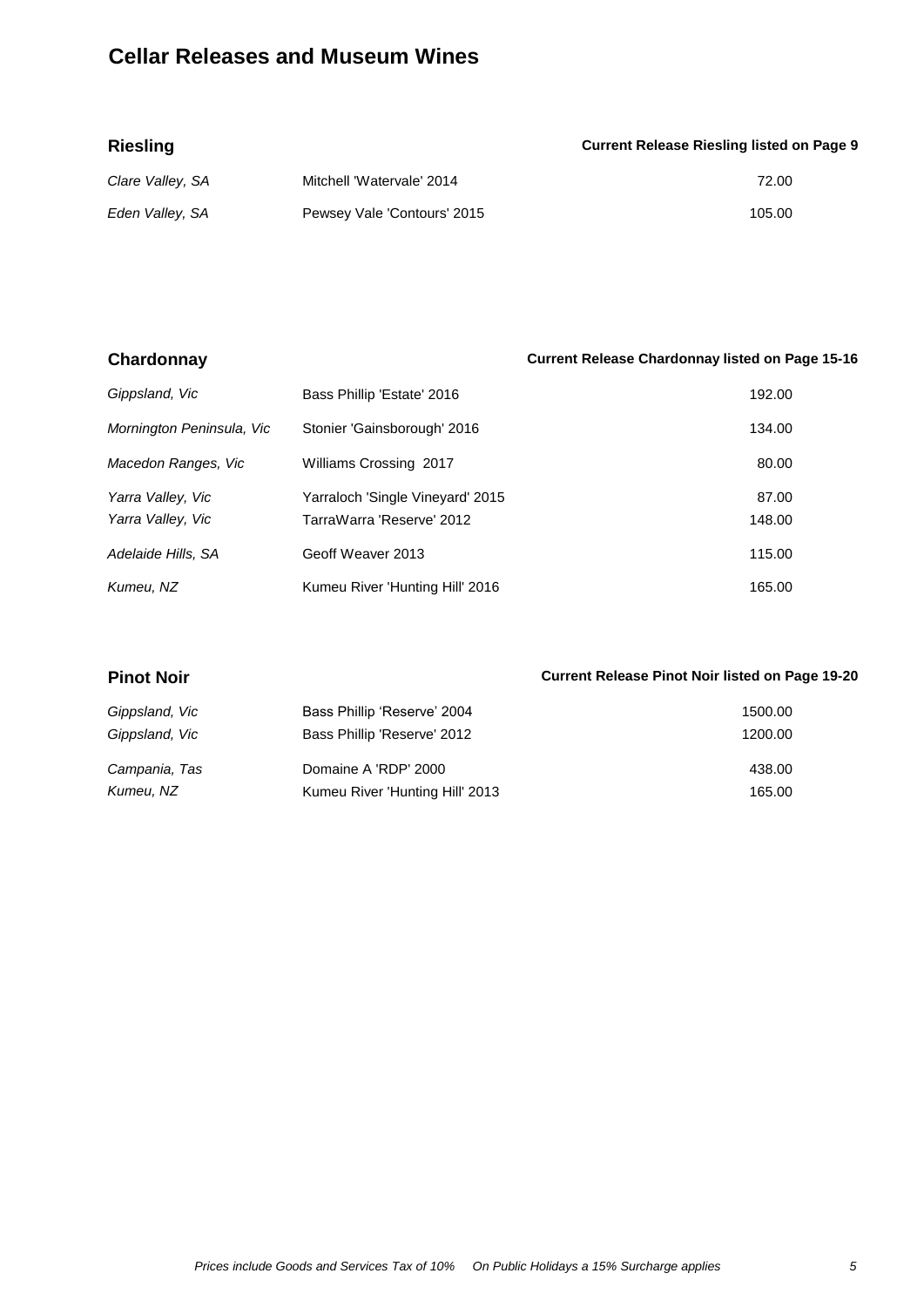## **Cellar Releases and Museum Wines**

| <b>Cabernet Sauvignon &amp; Blends</b> |                                                                                                 | Current Release Cabernet Sauvignon & Blends listed on Page 25-26 |        |
|----------------------------------------|-------------------------------------------------------------------------------------------------|------------------------------------------------------------------|--------|
| Beechworth, Vic                        | Golden Ball 'Gallice' 2013 (Cabernet Sauvignon, Merlot, Malbec)                                 |                                                                  | 165.00 |
| Yarra Valley, Vic                      | Mount Mary 'Quintet' 2015<br>(Cabernet Sauvignon, Cabernet Franc, Merlot, Malbec, Petit Verdot) |                                                                  | 355.00 |
| Yarra Valley, Vic                      | Wantirna Estate 'Hannah' 2011 (Cabernet Franc, Merlot)                                          |                                                                  | 275.00 |
| Yarra Valley, Vic                      | Whispering Hills 'Appassimento' 2010 (Amarone Style)                                            |                                                                  | 145.00 |
| Clare Valley, SA                       | Mitchell 'Sevenhill' 2012                                                                       |                                                                  | 78.00  |
| McLaren Vale, SA                       | Clarendon Hills 'Hickinbotham' 2013                                                             |                                                                  | 195.00 |

#### **Shiraz & Blends Current Release Shiraz & Blends listed on Page 27-28**

| Bendigo, Vic            | Newbridge 2013                                        | 88.00   |
|-------------------------|-------------------------------------------------------|---------|
| Strathbogie Ranges, Vic | Fowles Wines 'Upton Run' 2008                         | 200.00  |
| Barossa Valley, SA      | Grant Burge 'Meshach' 2016                            | 385.00  |
| Barossa Valley, SA      | Greenock Creek 'Roennfeldt Road' 2012                 | 567.00  |
| Barossa Valley, SA      | Torbreck 'RunRig' 2017                                | 720.00  |
| Barossa Valley, SA      | St Hallet 'Blackwell' 2017                            | 125.00  |
| Coonawarra, Barossa, SA | Yalumba 'The Caley' 2012 (Cabernet Sauvignon, Shiraz) | 780.00  |
| Clare Valley, SA        | Jim Barry 'The McRae Wood' 2012                       | 195.00  |
| Eden Valley, SA         | Henschke 'Hill of Grace' 2009                         | 1340.00 |
| Multi-Regional, SA      | Penfolds 'Grange' 2016                                | 1470.00 |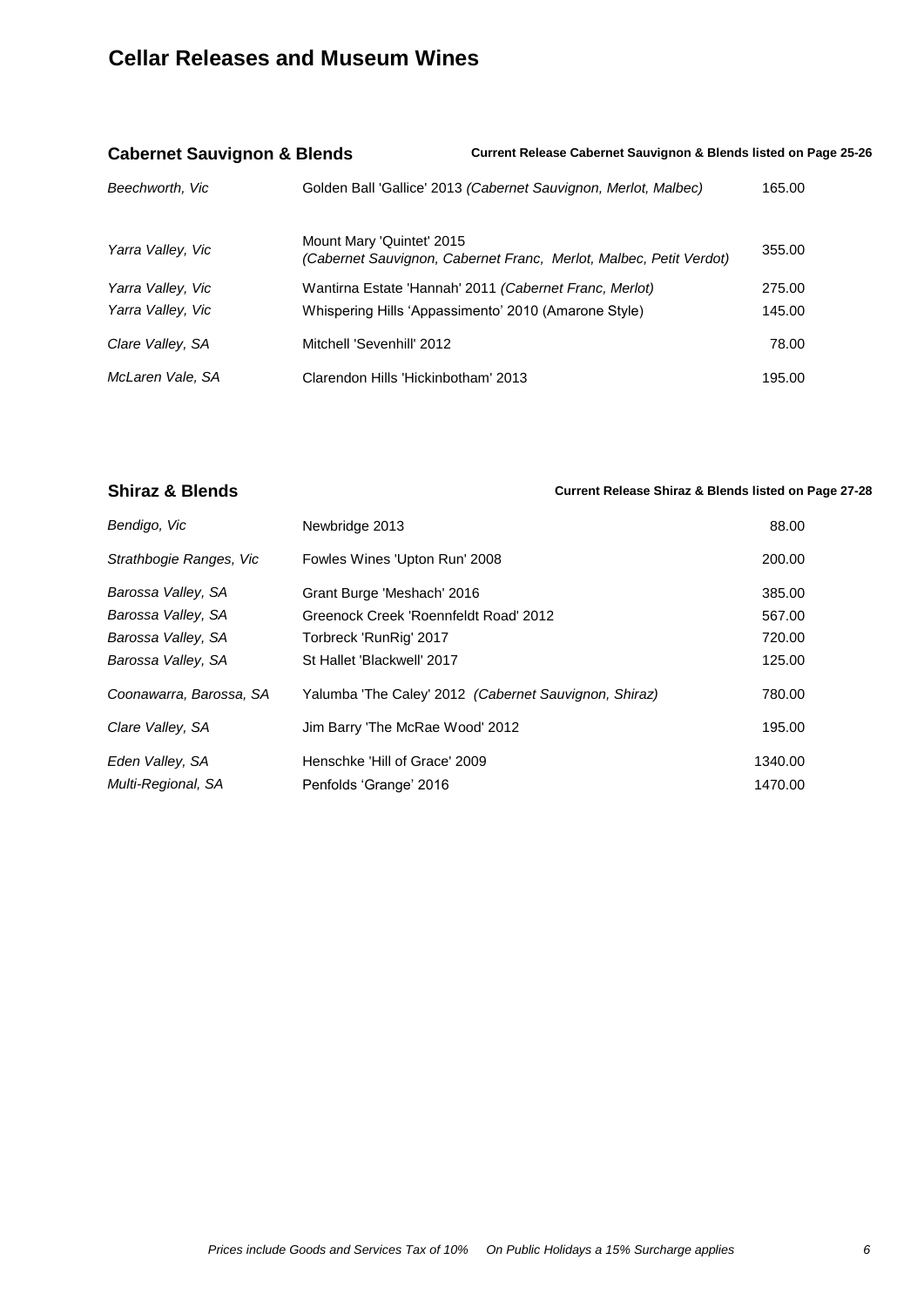# **Half Bottles**

### **White Wines**

| Clare Valley, SA                              | Jim Barry 'Florita' Riesling 2017                                             | 375ml          | 72.00          |
|-----------------------------------------------|-------------------------------------------------------------------------------|----------------|----------------|
| Clare Valley, SA                              | Clos Clare 2016                                                               | 375ml          | 52.00          |
| Loire Valley, France                          | Sancerre 'Terre de Maimbray' Pascal et Reverdy 2020<br>(Sauvignon Blanc)      | 375ml          | 62.00          |
| Mornington Peninsula, Vic                     | Paradigm Hill Pinot Gris 2021                                                 | 375ml          | 67.00          |
| Mornington Peninsula, Vic<br>Burgundy, France | Kooyong Estate Chardonnay 2018<br>Chablis Domaine des Hâtes 2020 (Chardonnay) | 375ml<br>375ml | 60.00<br>71.00 |

### **Red Wines**

| Mornington Peninsula, Vic | Paradigm Hill 'L'ami Sage' Pinot Noir 2018                                  | 375ml | 82.00  |
|---------------------------|-----------------------------------------------------------------------------|-------|--------|
| Macedon Ranges, Vic       | Curly Flat Pinot Noir 2019                                                  | 375ml | 75.00  |
| Piedmont, Italy           | Barolo 'Castiglione' Vietti 2017 (Nebbiolo)                                 | 375ml | 150.00 |
| Veneto, Italy             | Amarone della Valpolicella Tedeschi 2015<br>(Corvina, Rondinella, Molinara) | 375ml | 138.00 |
| Barossa Valley, SA        | Rockford 'Rifle Range' Cabernet Sauvignon 2017                              | 375ml | 78.00  |
| Barossa Valley, SA        | Yalumba 'The Signature' 2016<br>(Cabernet Sauvignon, Shiraz)                | 375ml | 75.00  |
| St Emilion, Bordeaux      | Château Teyssier Grand Cru Classé 2018                                      | 375ml | 75.00  |
| Margaux, Bordeaux         | Château d'Issan Grand Cru Classé 2016                                       | 375ml | 180.00 |
| Heathcote, Vic            | Wild Duck 'Springflat' Shiraz 2017                                          | 375ml | 78.00  |
| Clare Valley, SA          | Jim Barry 'Mcrae Wood' Shiraz 2017                                          | 375ml | 75.00  |
| Barossa Valley, SA        | Rockford 'Basket Press' Shiraz 2017                                         | 375ml | 114.00 |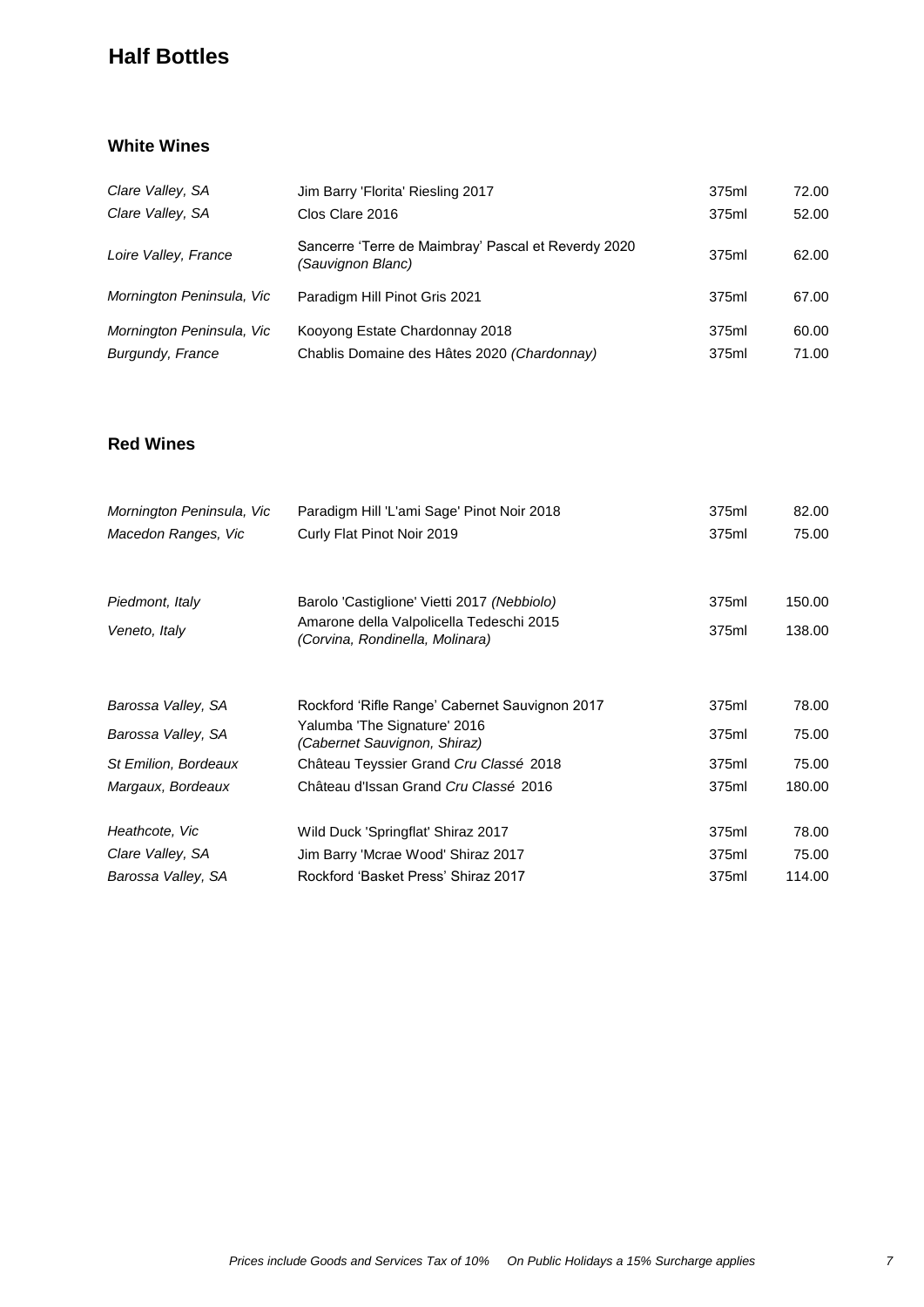# **Magnum Bottles**

## **Champagne & Sparkling Wines**

| Veneto, Italy           | Canella Prosecco Superiore di<br>Conegliano & Valdobbiadene 2016 (Glera)  | 1500ml | 150.00 |
|-------------------------|---------------------------------------------------------------------------|--------|--------|
| Franciacorta, Italy     | Berlucchi '61' Rosé Brut NV (Pinot Nero, Chardonnay)                      | 1500ml | 200.00 |
| Côte de Nuits, Burgundy | Cremante de Bourgogne Louis Bouillot<br>'Perle de Vigne' Grand Rèserve NV | 1500ml | 160.00 |
| Epernay, Champagne      | Pierre Gimonnet & Fils 'Cuis 1er Cru' Blanc de blancs                     | 1500ml | 395.00 |
| <b>White Wines</b>      |                                                                           |        |        |
| Eden Valley, SA         | Pewsey Vale Riesling 2019                                                 | 1500ml | 128.00 |
| Clare Valley, SA        | Grosset 'Polish Hill' Riesling 2019                                       | 1500ml | 280.00 |
| Chablis, Burgundy       | William Fevre Chablis 2018 (Chardonnay)                                   | 1500ml | 250.00 |
| Macedon Ranges, Vic     | Curly Flat Chardonnay 2016                                                | 1500ml | 240.00 |

## **Rosé Wines**

| Barossa Valley, SA | Rogers & Rufus Rosé 2019 (Grenache) | 1500ml | 115.00 |
|--------------------|-------------------------------------|--------|--------|
|                    |                                     |        |        |

## **Red Wines**

| Central Otago, NZ                       | Mt Diffculty 'Bannockburn' Pinot Noir 2019                                                             | 1500ml           | 295.00           |
|-----------------------------------------|--------------------------------------------------------------------------------------------------------|------------------|------------------|
| Adelaide Hills, SA                      | Shaw & Smith Shiraz 2018                                                                               | 1500ml           | 207.00           |
| Barossa Valley, SA                      | Torbreck 'The Steading' 2016 (Shiraz, Grenache, Mataro)                                                | 1500ml           | 245.00           |
| Barossa Valley, SA                      | Rockford 'Home Block' Cabernet Sauvignon 2013                                                          | 1500ml           | 260.00           |
| Piedmont, Italy<br>Rhône Valley, France | Langhe Nebbiolo 'Perbacco' Vietti 2018<br>Côtes-du-Rhône E.Guigal 2015 (Shiraz, Grenache<br>Mourvèdre) | 1500ml<br>1500ml | 260.00<br>148.00 |
| Médoc, Bordeaux                         | Château Livran 'Les Sources de Livran' 2015 (Merlot,<br>Cabernet Sauvignon)                            | 1500ml           | 135.00           |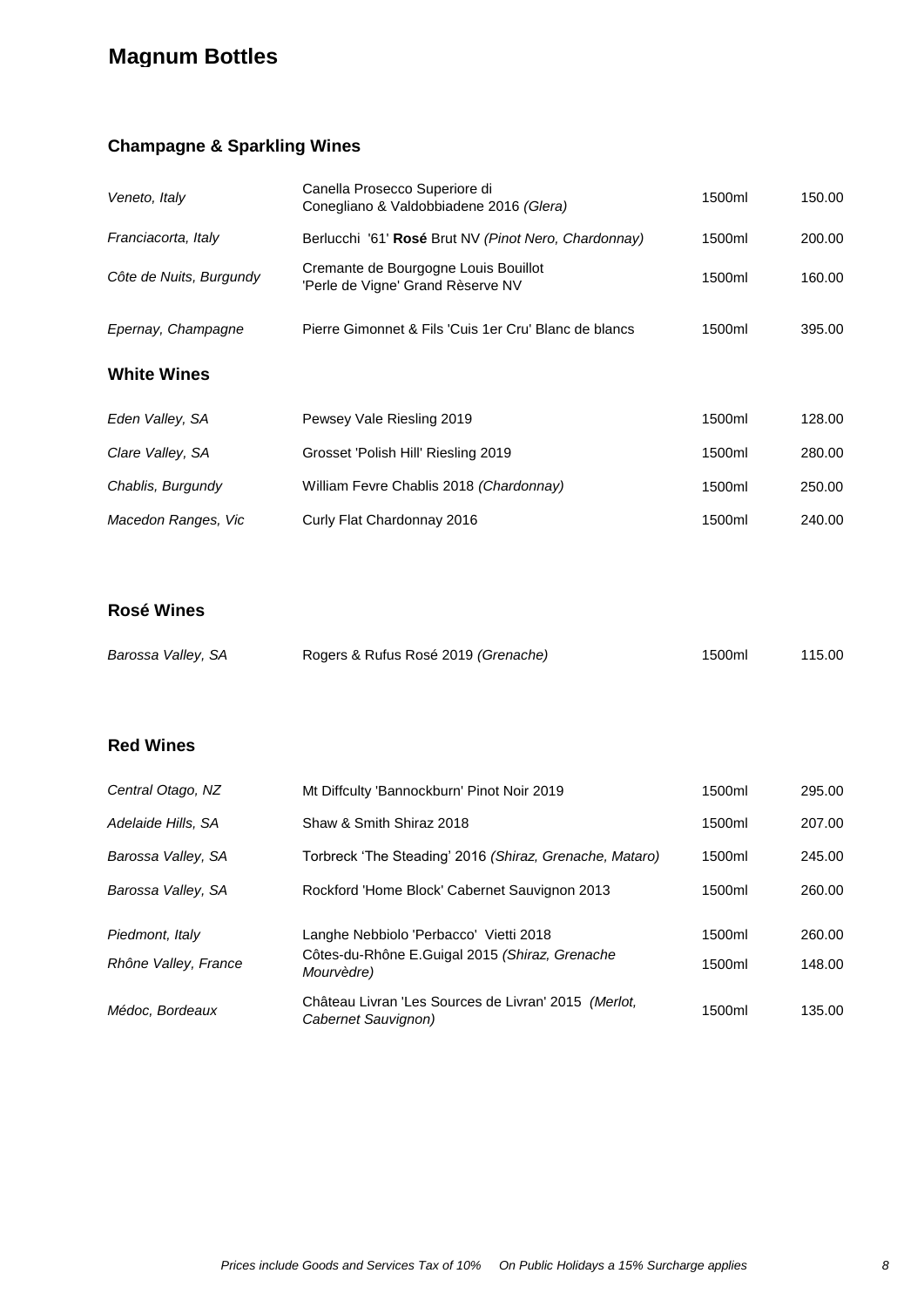## **Riesling** <br> **Aged Riesling listed on Page 5**

| Geelong, Vic           | Heroes 2019                     | 78.00  |
|------------------------|---------------------------------|--------|
| Heathcote, Vic         | Garden Of Earthly Delight 2019  | 88.00  |
| Clare Valley, SA       | Petaluma 'Hanlin Hill' 2020     | 115.00 |
| Clare Valley, SA       | Pikes 'Traditionale' 2021       | 65.00  |
| Clare Valley, SA       | Loosen-Barry 'Wolta Wolta' 2018 | 195.00 |
| Vine Vale, SA          | Rockford 'Vine Vale' 2020       | 120.00 |
| Eden Valley, SA        | Pewsey Vale 'Block 1961' 2019   | 78.00  |
| Eden Valley, SA        | Poonawatta 'The Eden' 2021      | 110.00 |
| Eden Valley, SA        | Maverick 'Trial Hill' 2018      | 93.00  |
| Canberra District, ACT | <b>Helm 2018</b>                | 74.00  |
| Tamar Valley, TAS      | Glaetzer-Dixon 'üBerblanc' 2019 | 69.00  |

| Alsace, France    | 'Muhlforst' Kientzler 2017                      | 137.00 |
|-------------------|-------------------------------------------------|--------|
| Alsace, France    | 'Cuvée Théo' Domaine Weinbach 2019              | 174.00 |
| Mosel, Germany    | Heymann-Löwenstein 'Schieferterrassen' 2018     | 125.00 |
| Mosel, Germany    | 'Dr L' Dry Dr Loosen 2020                       | 62.00  |
| Mosel, Germany    | Kabinett 'Wehlener Sonnenuhr' Dr Loosen 2017    | 94.00  |
| Mosel, Germany    | Egon Muller "Scharzhof" Qualitats 2016          | 165.00 |
| Pfalz, Germany    | 'Wachenheimer' Dr Bürklin-Wolf 2018             | 76.00  |
| Pfalz, Germany    | 'Goldbächel' Dr Bürklin-Wolf 2016               | 145.00 |
| Nahe, Germany     | Kabinett Dönnhoff 'Oberhäuser Leistenberg' 2014 | 112.00 |
| Rheingau, Germany | Feinherb Schloss Johannisberg 2016              | 118.00 |
|                   |                                                 |        |

| Wachau, Austria<br>'Loibner Burgstall' FX Pichler 2015 | 120.00 |
|--------------------------------------------------------|--------|
|--------------------------------------------------------|--------|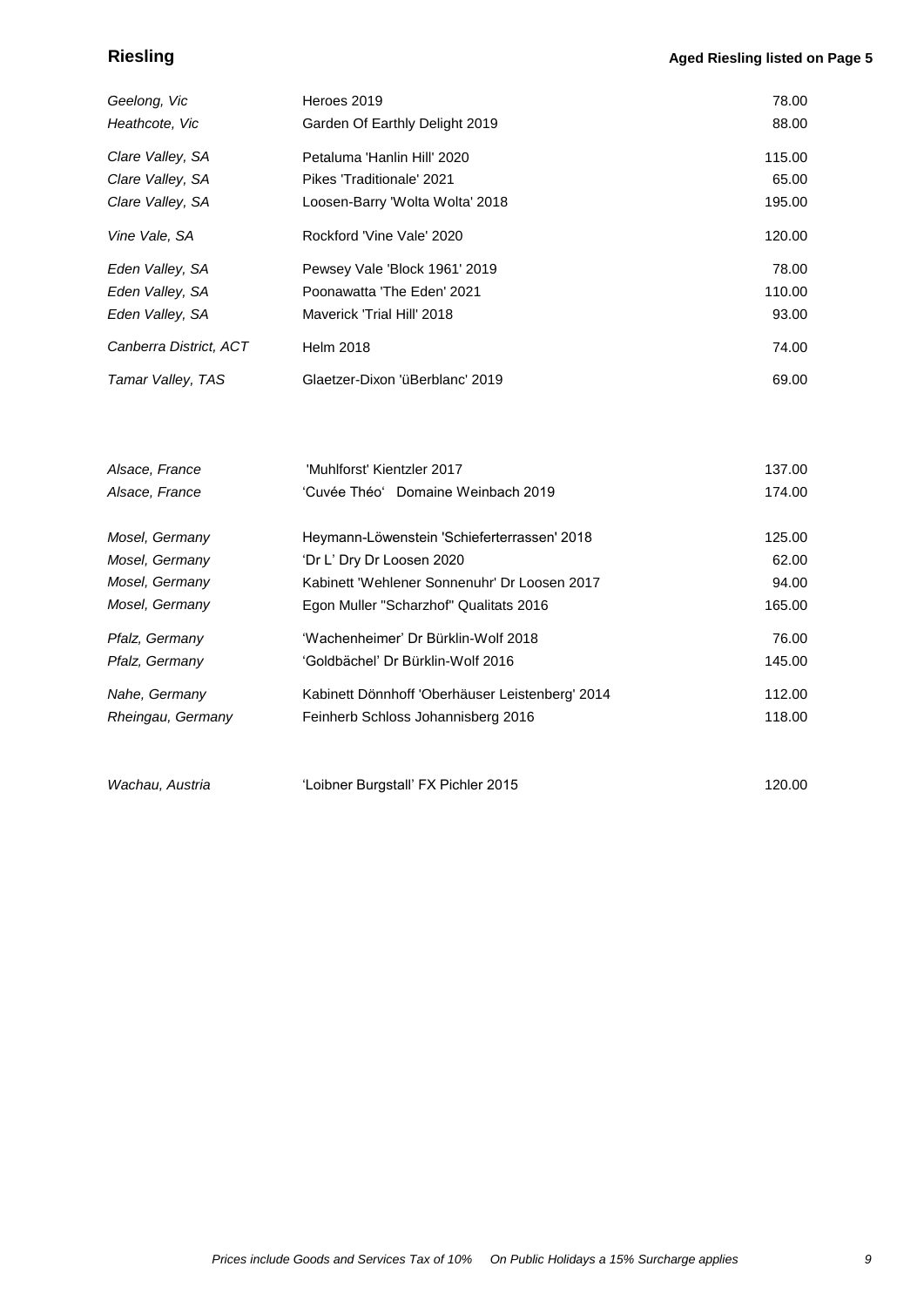#### **Gewürztraminer**

| Mount Barker, WA | Forest Hill Estate 2017    | 65.00 |
|------------------|----------------------------|-------|
| Ormond, NZ       | Vinoptima 'Bond Road' 2009 | 96.00 |

#### **Grüner Veltliner**

| Marlborough, NZ   | Nautilus Estate 2017 | 90.00 |
|-------------------|----------------------|-------|
| Kremstal, Austria | Nigl 'Gartling' 2020 | 87.00 |

## **Spanish & Portuguese Varietals**

| Rias Baixas, Spain | Albariño Albamar 2020               | 90.00  |
|--------------------|-------------------------------------|--------|
| Rias Baixas, Spain | Albariño Castro Martin 2020         | 108.00 |
| Rueda, Spain       | Verdejo 'Basa' Telmo Rodríguez 2014 | 59.00  |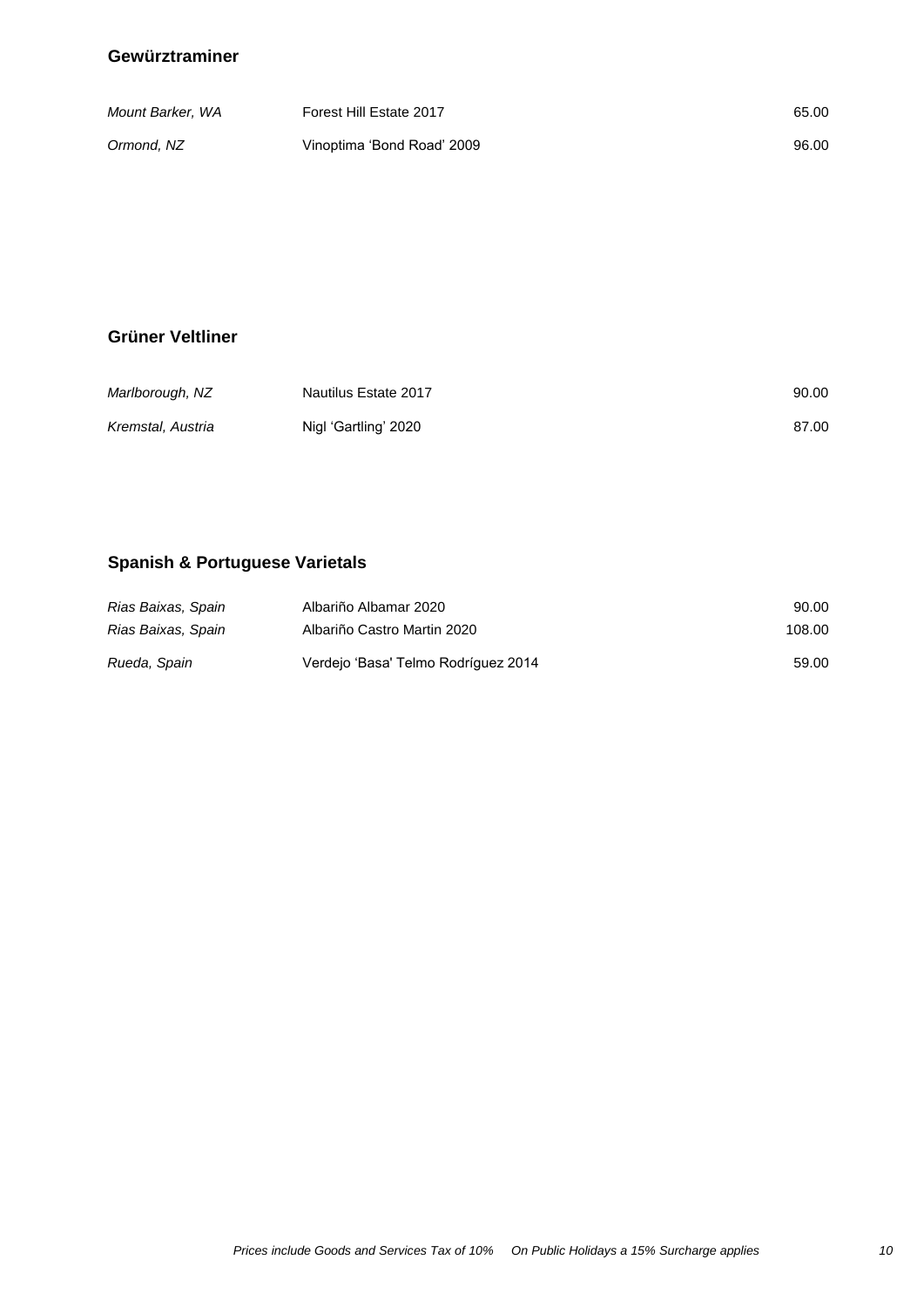### **Pinot Blanc**

| Alsace, France             | Pinot Blanc Kientzler 2017                          | 78.00  |
|----------------------------|-----------------------------------------------------|--------|
| Trentino Alto-Adige, Italy | Pinot Bianco Cantina Terlano 'Vorberg' Riserva 2019 | 185.00 |

# **Pinot Grigio**

| Mornington Peninsula, Vic    | Stumpy Gully Estate Pinot Grigio 2021                | 78.00  |
|------------------------------|------------------------------------------------------|--------|
| Friuli-Venezia Giulia, Italy | Pinot Grigio "Villa Canlungo" Eugenio Collavini 2019 | 120.00 |
| Friuli-Venezia Giulia, Italy | Pinot Grigio Artigiano 2020                          | 62.00  |
| Friuli-Venezia Giulia, Italy | Pinot Grigio Le Pianure 2019                         | 74.00  |
| Friuli-Venezia Giulia, Italy | Pinot Grigio Ronco dei Tassi 2020                    | 94.00  |
| Trentino-Alto Adige, Italy   | Pinot Grigio Franz Haas 2020                         | 96.00  |
| Trentino-Alto Adige, Italy   | Pinot Grigio Tiefenbrunner 'Merus' 2020              | 80.00  |

## **Pinot Gris**

| Mornington Peninsula, Vic<br>Mornington Peninsula, Vic | Ocean 8 Pinot Gris 2021<br>Paradigm Hill Pinot Gris 2021 | 89.00<br>135.00 |
|--------------------------------------------------------|----------------------------------------------------------|-----------------|
| Macedon Ranges, Vic                                    | Shadowfax Pinot Gris 2021                                | 69.00           |
| Yarra Valley, Vic                                      | Rochford Estate Range 2021                               | 80.00           |
| Adelaide Hills, SA                                     | The Other Wine Co. Pinot Gris 2021                       | 65.00           |
| Pipers River, Tas                                      | Pipers Brook Pinot Gris 2020                             | 86.00           |
| Central Otago NZ                                       | Quartz Reef 2020                                         | 85.00           |
| Kumeu, NZ                                              | Kumeu RIver Pinot Gris 2020                              | 75.00           |
| Martinborough, NZ                                      | Dry River Pinot Gris 2014                                | 170.00          |
| Nelson, NZ                                             | Neudorf 'Tiri Tiri' 2019                                 | 79.00           |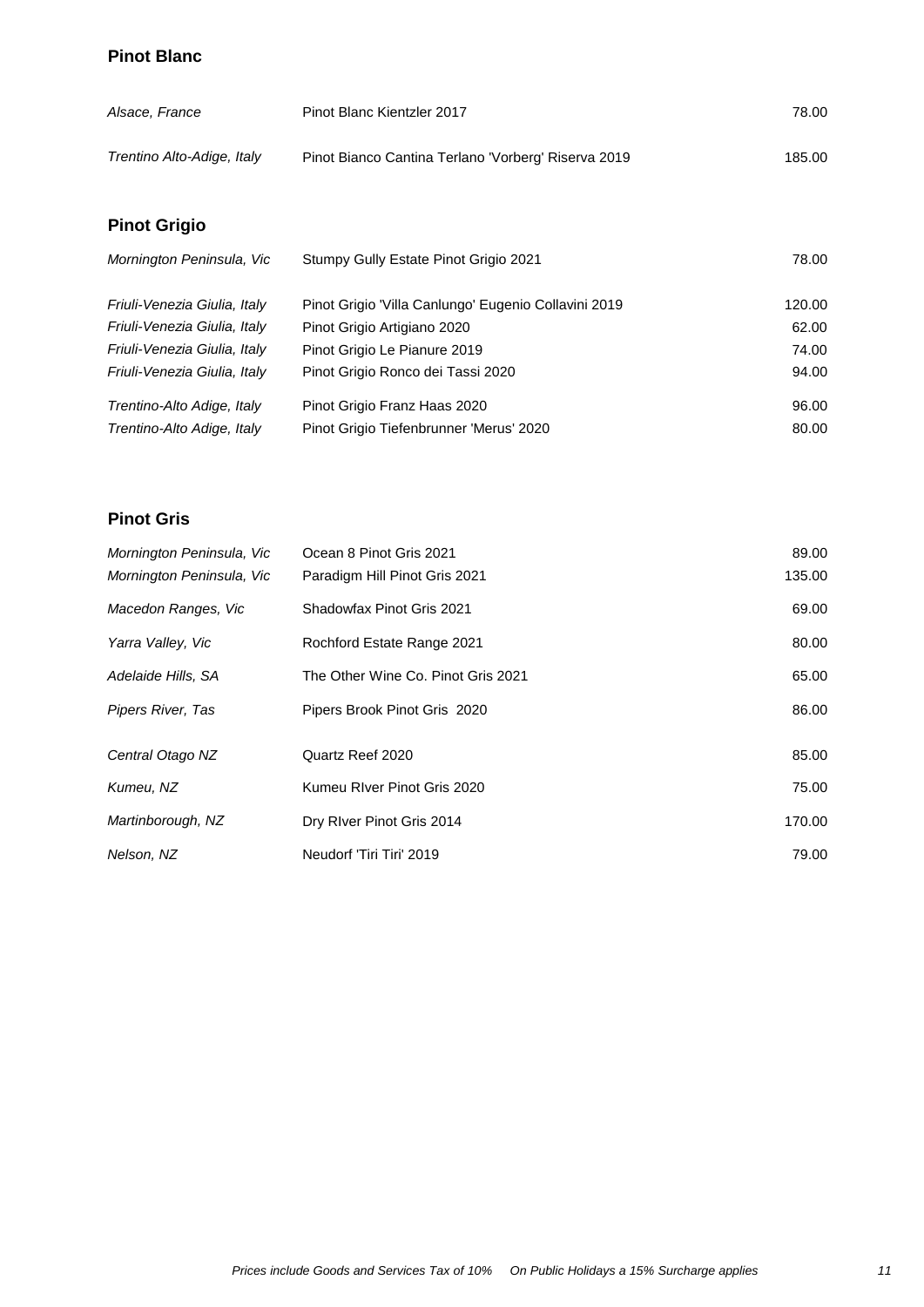## **Sauvignon Blanc**

| Yarra Valley, VIC    | Gembrook Hill 2019                           | 95.00  |
|----------------------|----------------------------------------------|--------|
| Adelaide Hills, SA   | Donovans XOXO 2020                           | 44.00  |
| Adelaide Hills, SA   | Shaw & Smith 2021                            | 78.00  |
| Margaret River, WA   | Leeuwin Estate 'Art Series' 2021             | 86.00  |
| Malborough, NZ       | Seresin 2020                                 | 66.00  |
| Malborough, NZ       | <b>Nautilus Estate 2021</b>                  | 72.00  |
| Marlborough, NZ      | Dog Point 'Section 94' 2013                  | 115.00 |
| Marlborough, NZ      | Auntsfield Estate 'Single Vineyard ' 2020    | 78.00  |
| Martinborough, NZ    | Craggy Range 'Te Muna Road' 2019             | 76.00  |
| Waiheke Island, NZ   | Man O'War 2021                               | 71.00  |
| Loire Valley, France | Pouilly Fumé Baron de L "De Ladoucette" 2017 | 345.00 |
| Loire Valley, France | Sancerre 'Cuvée Florès' Vincent Pinard 2019  | 128.00 |
| Loire Valley, France | Sancerre Roland Tissier 2020                 | 130.00 |
| Loire Valley, France | Sancerre Daniel Crochet 2019                 | 117.00 |
|                      |                                              |        |

## **Sauvignon Blanc Blends**

| Beechworth, Vic    | Sorrenberg 'Inkerman Road' 2020 (Sauvignon Blanc, Semillon)       | 98.00  |
|--------------------|-------------------------------------------------------------------|--------|
| Yarra Valley, Vic  | Mount Mary 'Triolet' 2016 (Sauvignon Blanc, Semillon, Muscadelle) | 185.00 |
| Margaret River, WA | Pierro 'LTC' 2021 (Semillon, Sauvignon Blanc)                     | 89.00  |

#### **Semillon**

| Hunter Valley, NSW | Brokenwood 'ILR' Reserve 2011 | 148.00 |
|--------------------|-------------------------------|--------|
| Henty, Vic         | Crawford River 2011           | 55.00  |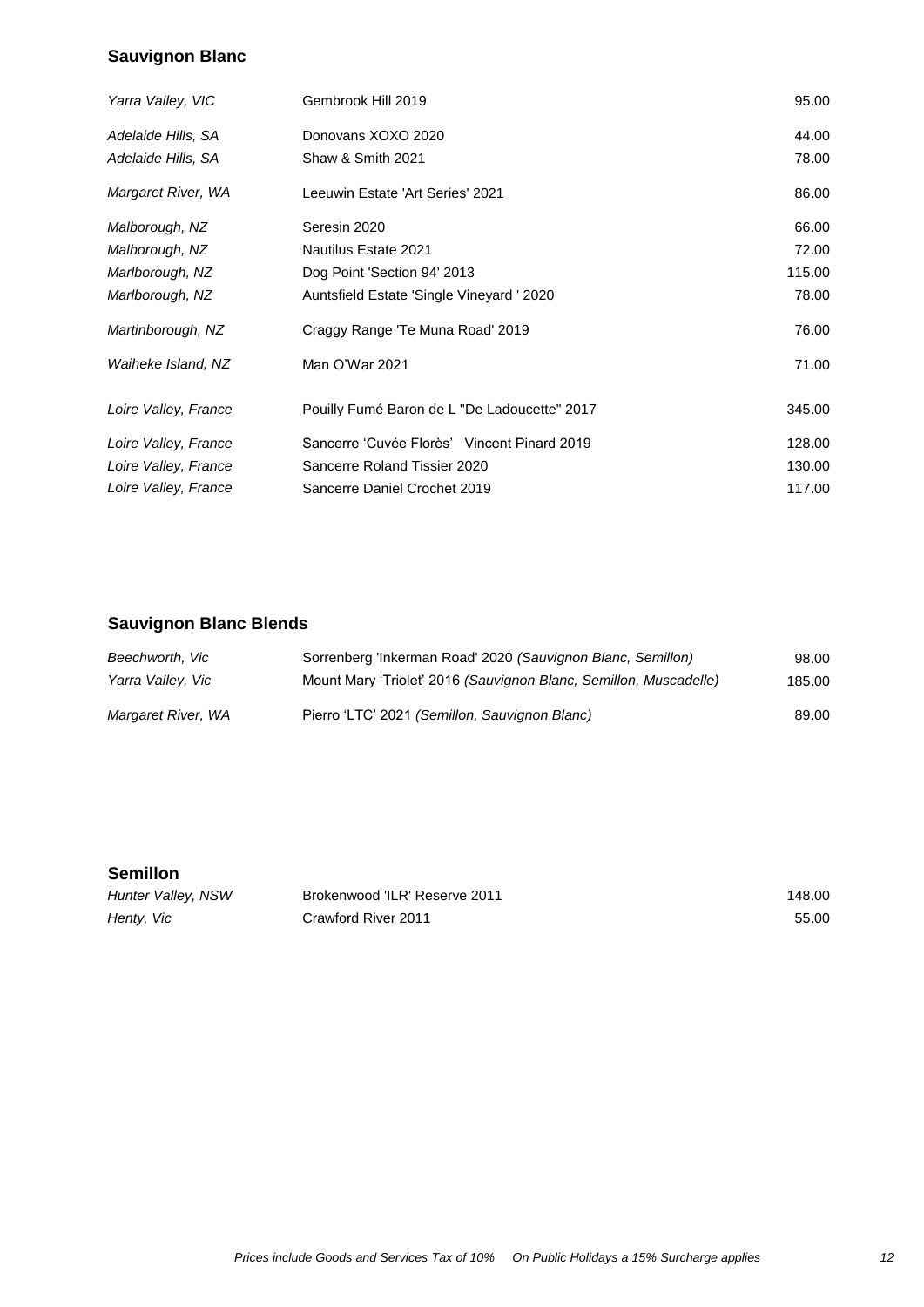#### **Rhône Varietals**

| Heathcote, Vic                         | Wanted Man Marsanne Rousanne 2012                                    | 68.00           |
|----------------------------------------|----------------------------------------------------------------------|-----------------|
| Yarra Valley, Vic<br>Yarra Valley, Vic | Yeringberg Marsanne Rousanne 2016<br>Warramunda Estate Viognier 2018 | 133.00<br>85.00 |
| Geelong, Vic                           | By Farr Viognier 2019                                                | 143.00          |
| Eden Valley, SA                        | Yalumba 'The Virgilius' Vognier 2017                                 | 115.00          |
| Barossa Valley, SA                     | John Duval 'Plexus' Marsanne Roussane, Viognier 2018                 | 78.00           |
| Northern Rhône, France                 | Crozes-Hermitage 'Les Meysonniers' M.Chapoutier 2017 (Marsanne)      | 96.00           |

### **Italian Varietals**

| Veneto, Italy                | Soave Classico Pieropan 2020 (Garganega, Trebbiano di Soave)                | 90.00  |
|------------------------------|-----------------------------------------------------------------------------|--------|
| Veneto, Italy                | Soave Classico Colle Marianna 2020 (Garganega, Trebbiano di Soave)          | 108.00 |
| Friuli-Venezia Giulia, Italy | Visintini 2018 (Ribolla Gialla)                                             | 86.00  |
| Lombardy, Italy              | Trebbiano di Lugana Zenato 2015                                             | 132.00 |
| Lombardy, Italy              | Trebbiano di Lugana Ca dei Frati 'I Frati' 2018                             | 80.00  |
| Piedmont, Italy              | Sori Paiten Roero 2013 (Arneis)                                             | 93.00  |
| Piedmont, Italy              | Bruno Giacosa Roero 2017 (Arneis)                                           | 120.00 |
| Piedmont, Italy              | Gavi Palladino 2018 (Cortese)                                               | 85.00  |
| Piedmont, Italy              | Repetto Quadro 'Derthona' 2018 (Timorasso)                                  | 120.00 |
| Umbria, Italy                | Grechetto 'Grecante'Arnaldo Caprai 2020<br>(Grechetto, Procanico, Verdello) | 74.00  |
| Campania, Italy              | Feudi di San Gregorio 2018 (Greco di Tufo)                                  | 83.00  |
| Abruzzo, Italy               | Umani Ronchi 'l Sassi' 2020 (Pecorino)                                      | 99.00  |
| Abruzzo, Italy               | Terzini 2019 (Pecorino)                                                     | 78.00  |
| Abruzzo, Italy               | Umani Ronchi 'Centovie' 2016 (Pecorino)                                     | 105.00 |
| Marche, Italy                | Verdicchio dei Castelli di Jesi 'Il Bacco' Coroncino 2018                   | 84.00  |
| Marche, Italy                | Verdicchio dei Castelli di Jesi Venturi 2018                                | 75.00  |
| Sicily, Italy                | Curatolo Arini 'Paccamora' Curatolo Arini 2015 (Inzolia)                    | 55.00  |
| Sicily, Italy                | Curatolo Arini 'Coralto' 2016 (Grillo)                                      | 63.00  |
| Sicily, Italy                | Allesandro de Camporeale 'Benedè' 2017 (Catarratto)                         | 70.00  |
| Sicily, Italy                | Pietradolce Etna Bianco 2019 (Carricante)                                   | 94.00  |
| Sardinia, Italia             | Tani 'Meoru' 2018 (Vermentino)                                              | 88.00  |
| Tuscany, Italy               | La Pieve 'Luna' Bianco 2019 (Vermentino)                                    | 79.00  |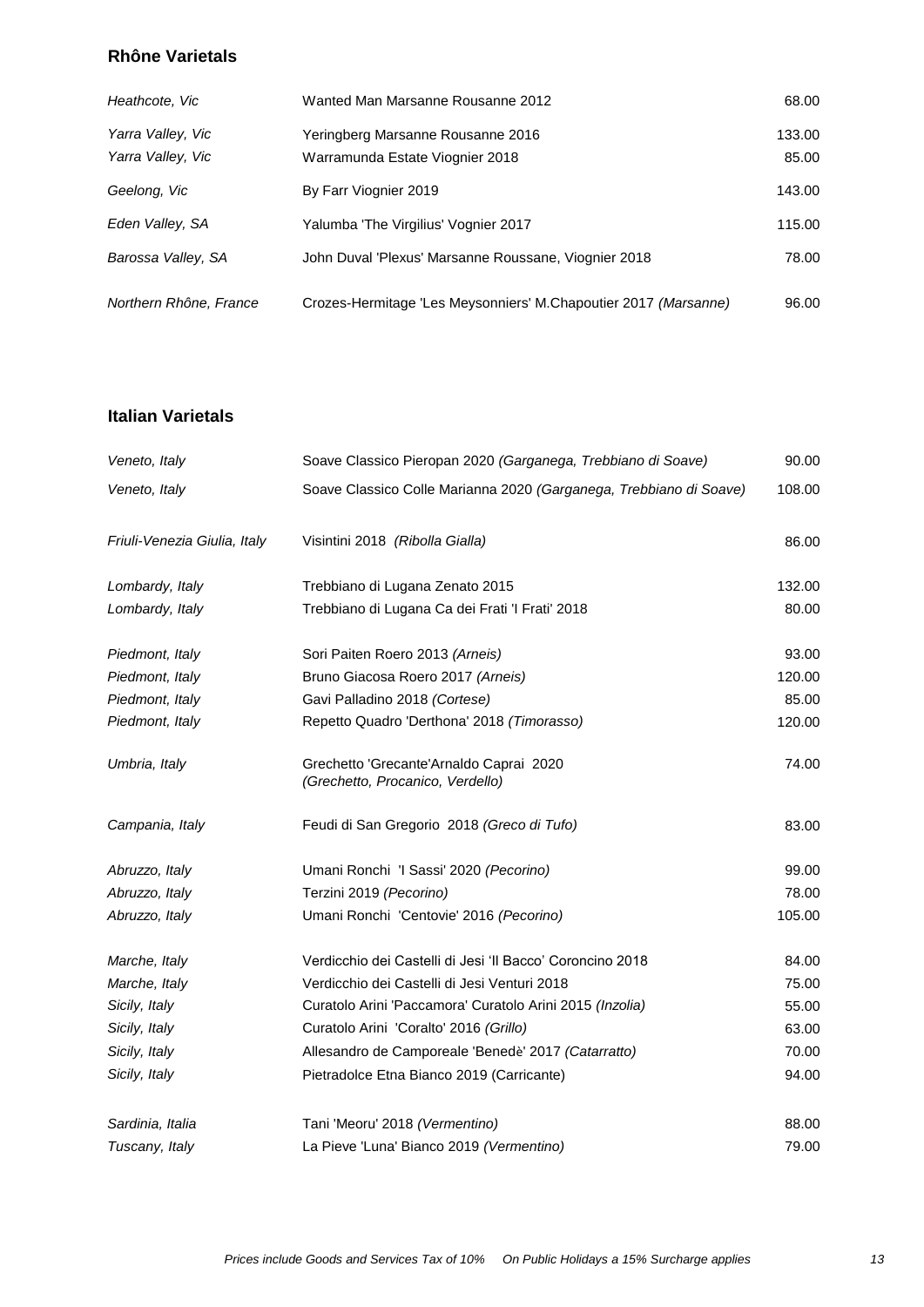### **Other White Varietals**

| Barossa Valley, SA      | Hentley Farm 'White Poppy' 2016 (Chardonnay, Riesling, Viognier,<br>Frontignac)         | 52.00   |
|-------------------------|-----------------------------------------------------------------------------------------|---------|
| Clare Valley, SA        | Jim Barry Assyrtiko 2021                                                                | 96.00   |
| Santorini, Greece       | Domaine Sigalas 2018 (Assyrtiko, Athiri)                                                | 142.00  |
| Gisborne, NZ            | Millton 'Te Arai Vineyard' Chenin Blanc 2016                                            | 75.00   |
| Savoie, France          | Roussette de Savoie 'Une Hirondelle' Domaines des 13 Lunes 2017<br>(Altesse)            | 90.00   |
| Jura, France            | 'Arbois Vin Jaune' Jacques Puffeney 1992 (Savagnin)                                     | 218.00  |
| Adelaide Hills, SA      | Aphelion 'Kryos' Chenin Blanc 2019                                                      | 75.00   |
| Loire Valley, France    | Vouvray Demi-Sec 'Clos Berger' Pichot 2015 (Chenin Blanc)                               | 65.00   |
| Loire Valley, France    | Vouvray Marc Bredif 2020 (Chenin Blanc)                                                 | 80.00   |
| Loire Valley, France    | Domaine Langlois-Chateau Saumur Blanc 2018 (Chenin Blanc)                               | 69.00   |
| Loire Valley, France    | Muscadet Sèvre-et-Maine Barton & Guestier 2018 (Muscadet)                               | 55.00   |
| Margaux, Bordeaux       | Château Palmer Vin Blanc de Palmer 2014<br>(Muscadelle, Sauvignon Gris, Loset)          | 1020.00 |
| Tokat, Turkey           | Kayra 2015 (Narince)                                                                    | 62.00   |
| Swartland, South Africa | A.A. Badenhorst 'Family White' 2014<br>(Chenin Blanc, Roussanne, Grenache Blanc & Gris) | 125.00  |
|                         | Western Cape, South Africa Alheit Vineyards 'Cartology' 2015 (Chenin Blanc, Semillon)   | 158.00  |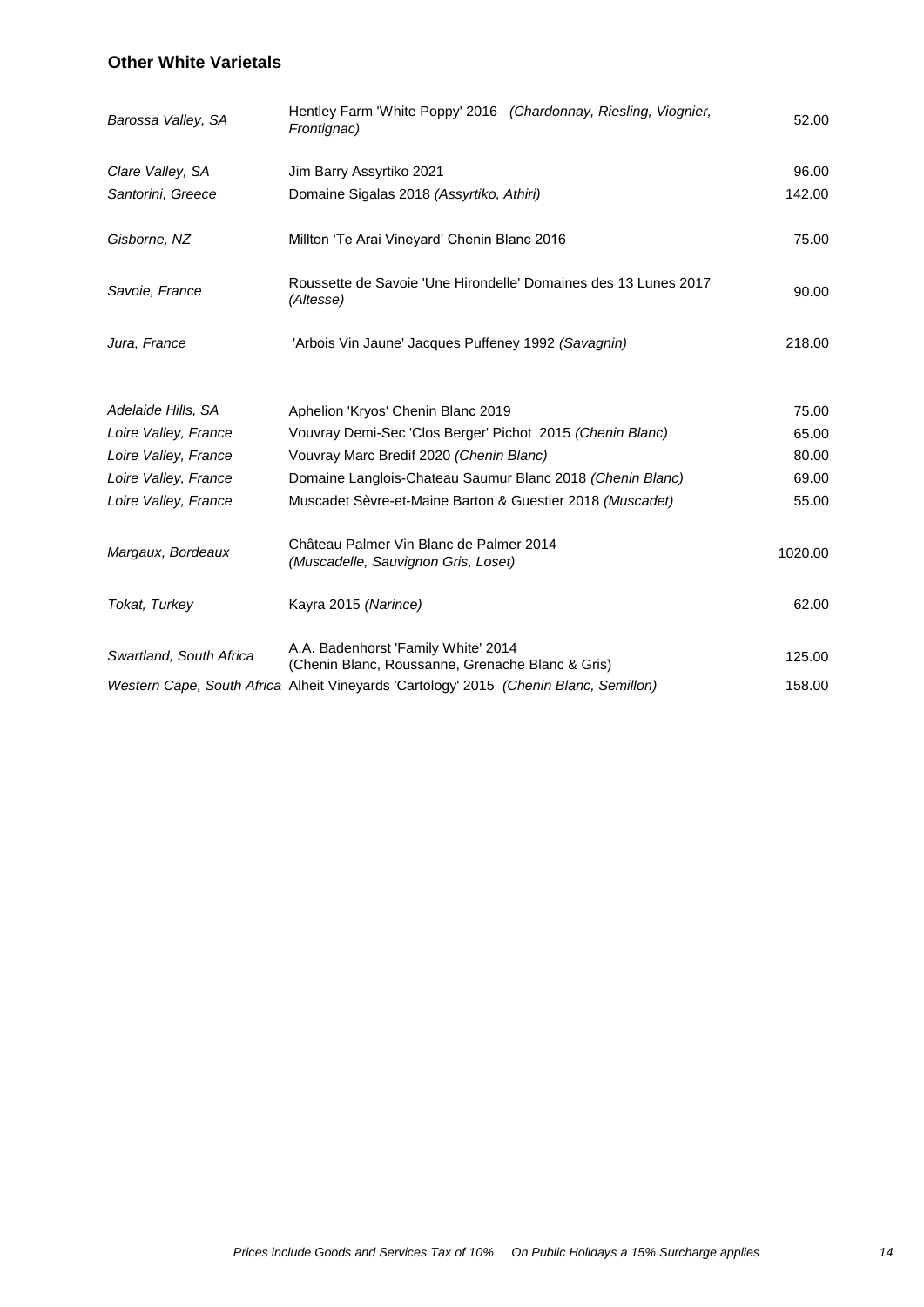| Alpine Valleys, Vic        | Billy Button 2018                     | 78.00  |
|----------------------------|---------------------------------------|--------|
| Beechworth, Vic            | Domenica Estate 2019                  | 114.00 |
| Beechworth, Vic            | Goldenball 'là-bas' 2019              | 135.00 |
|                            |                                       |        |
| Gippsland, Vic             | Caledonia 'Australis' 2018            | 74.00  |
| Gippsland, Vic             | Bass Phillip 'Estate' 2016            | 192.00 |
| Gippsland, Vic             | Bass River '1835' 2017                | 78.00  |
| Gippsland, Vic             | Patrick Sullivan 'Millstream' 2018    | 155.00 |
| Macedon Ranges, Vic        | Bindi 'Kostas Rind' 2019              | 135.00 |
| Macedon Ranges, Vic        | Curly Flat 2016                       | 121.00 |
| Morningtton Peninsula, Vic | Prancing Horse Estate Chardonnay 2019 | 115.00 |
| Mornington Peninsula, Vic  | Kooyong 'Clonale' 2019                | 84.00  |
| Mornington Peninsula, Vic  | Ocean 8 'Verve' 2019                  | 121.00 |
| Mornington Peninsula, Vic  | Dexter 2021                           | 115.00 |
| Yarra Valley, Vic          | Mount Mary 2019                       | 232.00 |
| Yarra Valley, Vic          | Warramunda Estate 'Liv Zak' 2020      | 67.00  |
| Yarra Valley, Vic          | In Dreams 2019                        | 72.00  |
| Yarra Valley, Vic          | Oakridge '864' 2019                   | 180.00 |
| Yarra Valley, Vic          | Wantirna Estate 'Isabella' 2018       | 170.00 |
| Tamar Valley, Tas          | Josef Chromy Estate 2019              | 80.00  |
| Coal River, Tas            | Tolpuddle 2020                        | 178.00 |
| Pipers River, Tas          | Pipers Brook 2021                     | 86.00  |
| Adelaide Hills, SA         | Donovans XOXO 2019                    | 44.00  |
| Adelaide Hills, SA         | Michael Hall 'Picadilly' 2017         | 105.00 |
| Adelaide Hills, SA         | Shaw and Smith 'M3' 2020              | 112.00 |
| Piccadilly Valley, SA      | Grosset 'Piccadilly' 2017             | 157.00 |
| Piccadilly Valley, SA      | Tapanappa 2018                        | 104.00 |
| Margaret River, WA         | Voyager Estate 'Coastal' 2021         | 74.00  |
| Margaret River, WA         | Stella Bella 2020                     | 98.00  |
| Margaret River, WA         | Leeuwin Estate 'Art Series' 2019      | 285.00 |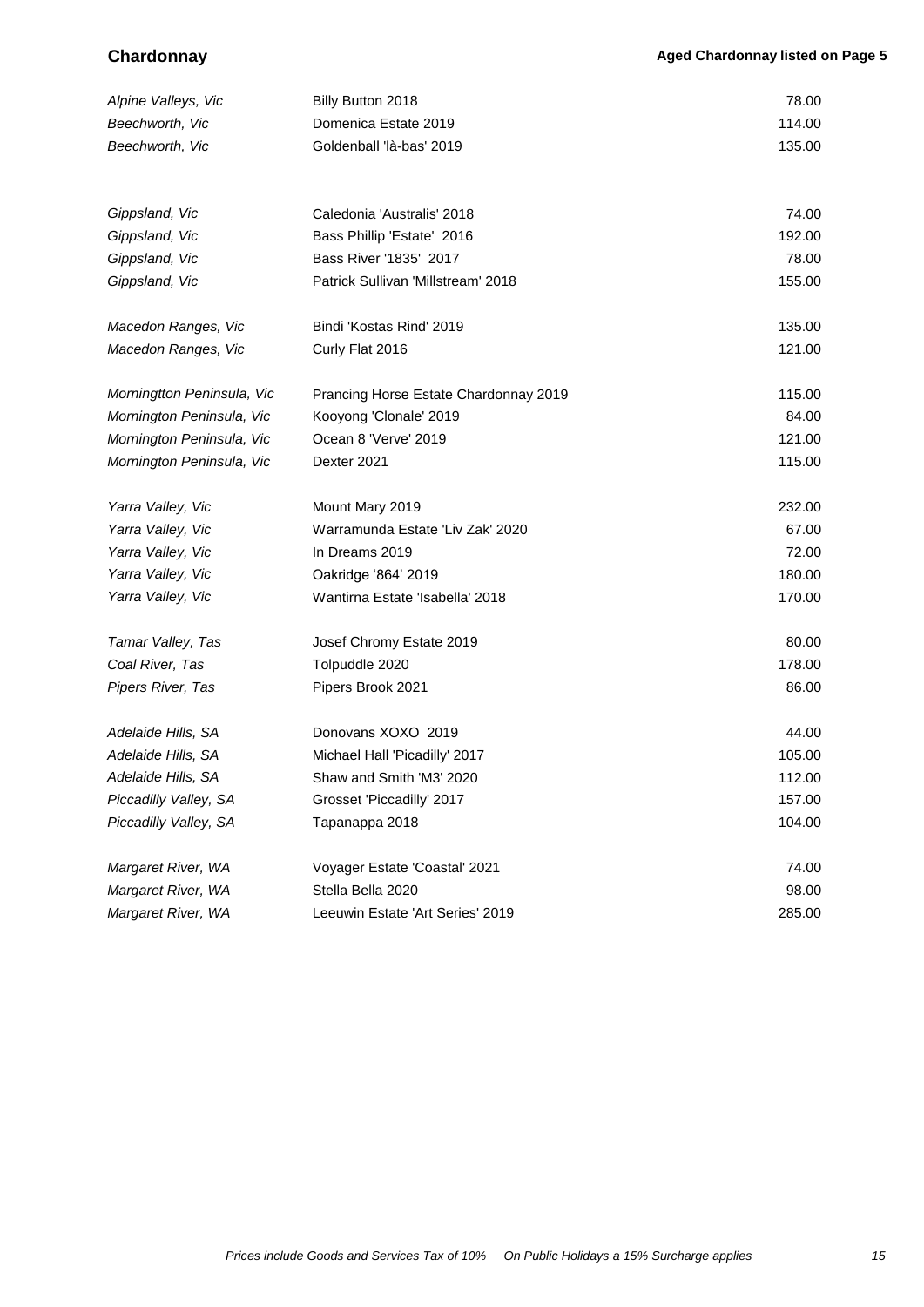**Chardonnay Chardonnay** *Aged Chardonnay listed on Page 5* 

| Hawkes Bay, NZ           | Vidal Reserve 2018                                                                  | 72.00  |
|--------------------------|-------------------------------------------------------------------------------------|--------|
| Marlborough, NZ          | Dog Point 2018                                                                      | 105.00 |
| Marlborough, NZ          | Nautilus Estate 2017                                                                | 93.00  |
| Sonoma Coast, USA        | La Crema 2018                                                                       | 120.00 |
| Santa Barbara, USA       | The Paring 2017                                                                     | 140.00 |
| Sicily, Italy            | Marabino 'Eureka' 2019                                                              | 88.00  |
| Chablis, Burgundy        | Petit Chablis William Fevre 2019                                                    | 96.00  |
| Chablis, Burgundy        | Chablis Domaine de Biéville 2020                                                    | 128.00 |
| Chablis, Burgundy        | Chablis Patrick Piuze 'Terroir de Fyé' 2020                                         | 148.00 |
| Chablis, Burgundy        | Chablis Seguinot 2020                                                               | 120.00 |
| Chablis, Burgundy        | Chablis Louis Moreau 'Vaillons' 1 <sup>er</sup> Cru 2018                            | 180.00 |
| Chablis, Burgundy        | Chablis Jean Defaix 'Valmur' Grand Cru 2018                                         | 290.00 |
| Chablis, Burgundy        | Chablis William Fevre 'Valmur' Grand Cru 2018                                       | 360.00 |
| <b>Burgundy, France</b>  | Bourgogne Blanc Faiveley 2018                                                       | 110.00 |
| Burgundy, France         | Bourgogne Blanc Marchand et Tawse 2015                                              | 132.00 |
| Burgundy, France         | Bourgogne Blanc Corton C 'Cotes de Beaune' 2014                                     | 120.00 |
| Burgundy, France         | Bourgogne Blanc Thierry et Pascale Matrot 2018                                      | 136.00 |
| Côte de Beaune, Burgundy | Criots-Bâtard-Montrachet Grand Cru Blain-Gagnard 2012                               | 620.00 |
| Côte de Beaune, Burgundy | Puligny-Montrachet 1 <sup>er</sup> Cru 'Champ Gain'<br>Domaine de la Vougeraie 2018 | 372.00 |
| Côte de Beaune, Burgundy | Puligny-Montrachet 1 <sup>er</sup> Cru 'Champ Gain' Montille 2016                   | 345.00 |
| Côte de Beaune, Burgundy | Chassagne-Montrachet 'Les Fariendes' Henri Germain 2018                             | 385.00 |
| Côte de Beaune, Burgundy | Meursault Thierry et Pascale Matrot 2018                                            | 265.00 |
| Mâcon, Burgundy          | Pouilly-Fuissé Dominique Cornin 'Les Chevrières" 2017                               | 175.00 |
| Mâcon, Burgundy          | Viré-Clessé Domaine André Bonhomme 'Les Prêtres de Quintane' 2018                   | 180.00 |
| Mâcon, Burgundy          | Mâcon Blanc 'Les Cadoles à Marcel' Patrick & Nicolas Laugère<br>2016                | 98.00  |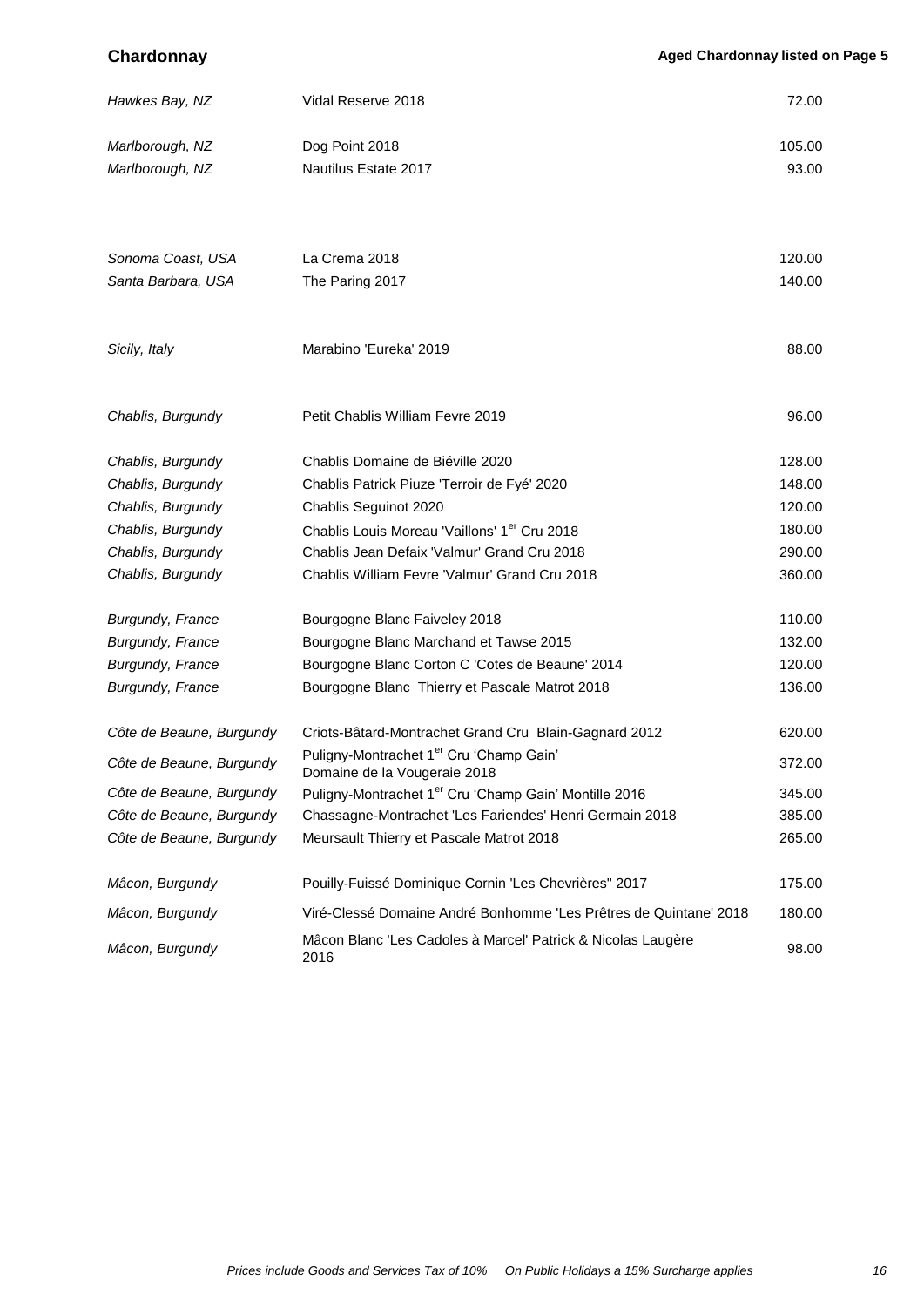#### **Rosé**

| Adelaide Hills, SA                       | Donovans XOXO 2020 (Shiraz)                                                                        | 52.00          |
|------------------------------------------|----------------------------------------------------------------------------------------------------|----------------|
| Beechworth, Vic                          | Fighting Gully Road 'Riverland' 2021 (Sangiovese, Aglianico)                                       | 65.00          |
| Mornington Peninsula, Vic                | Paradigm Hill 'Transition' 2019 (Shiraz)                                                           | 92.00          |
| Clare Valley, SA                         | Jim Barry 'Annabelle's 2021 (Shiraz)                                                               | 55.00          |
| Barossa Valley, SA<br>Barossa Valley, SA | Rogers & Rufus 2021 (Grenache)<br>Yalumba Block 2 'Old Bush Vine 2018 (Grenache)                   | 59.00<br>94.00 |
|                                          |                                                                                                    |                |
| Côtes de Provence, France                | Rosé 'Golden Bough' Rameau D'or 2018 (Cinsault, Grenache)<br>Rosé Domaine Ott 'Clos Mirielle' 2020 | 74.00          |
| Côtes de Provence, France                | (Grenache, Cinsault, Syrah, Mourvèdre)                                                             | 162.00         |
| Bandol, France                           | Rosé Domaine de Terrebrune 2019 (Mourvèdre, Grenache, Cinsault)                                    | 168.00         |

## **Gamay**

| Beechworth, Vic           | Sorrenberg "Inkerman Road" 2020                        | 90.00  |
|---------------------------|--------------------------------------------------------|--------|
| Mornington Peninsula, Vic | Eldridge 'Single Vineyard' 2017                        | 110.00 |
| Beaujolais, France        | Villages Domaine des Marrans 2017 (Gamay)              | 78.00  |
| Beaujolais, France        | Lantignié Jean-Paul Dubost 2019 (Gamay)                | 85.00  |
| Beaujolais, France        | Brouilly Domaine Piron 2019 (Gamay)                    | 95.00  |
| Beaujolais, France        | Fleurie Domaine des Marrans 'Les Marrans' 2018 (Gamay) | 110.00 |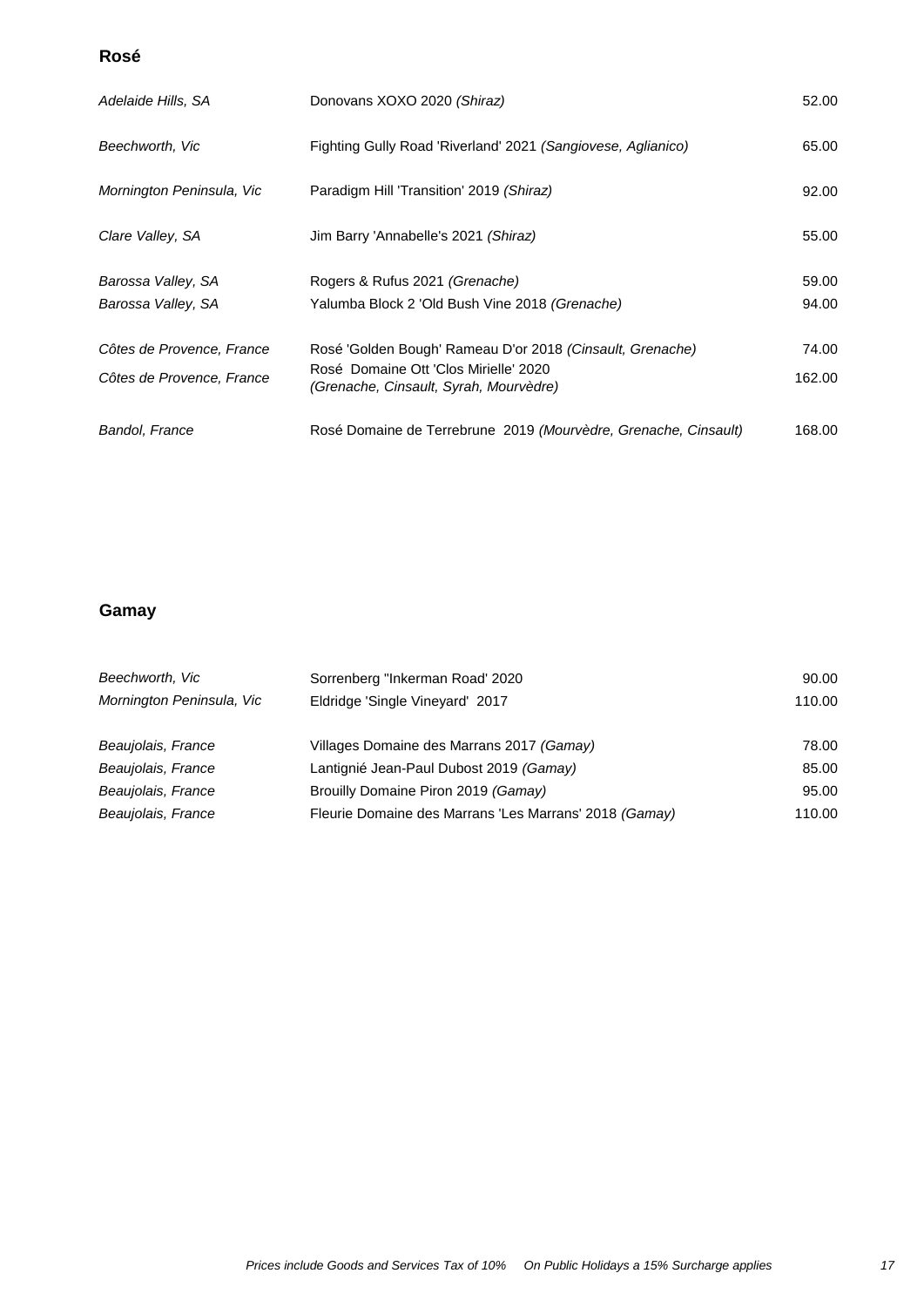# **Spanish & Portuguese Varietals**

| Yarra Valley, Vic         | Tokar Estate 'Aria Reserve' 2015 <i>(Tempranillo)</i>                            | 220.00 |
|---------------------------|----------------------------------------------------------------------------------|--------|
| McLaren Vale, SA          | Samuel's Gorge 'Kaleidoscope Horizons' 2016<br>(Grenache, Tempranillo, Graciano) | 205.00 |
| Valdeorras, Spain         | 'Gaba do Xil' Telmo Rodríguez 2015 <i>(Mencia)</i>                               | 72.00  |
| Castilla-La Mancha, Spain | 'Tinto' Campo Flores 2016 (Tempranillo, Syrah)                                   | 45.00  |
| Rioja, Spain              | Roberto Olivan 'Xerico' 2017 (Tempranillo, Garnacha)                             | 90.00  |
| Rioja, Spain              | Bodegas Roda 'Red Note' 2016 (Tempranillo)                                       | 235.00 |
| Rioja, Spain              | 'La Montesa' Palacios Remondo 2017 (Tempranillo, Garnacha)                       | 138.00 |
| Catalonia, Spain          | 'Coronas' Torres 2017 (Tempranillo)                                              | 58.00  |
| Ribera del Duero, Spain   | Valbuena' Bodegas Vega Sicilia 1999 (Tempranillo, Merlot, Malbec)                | 437.00 |
| Douro, Portugal           | Meandro' 2020 (Touriga Nacional, Tinta Roriz, Touriga Franca)                    | 94.00  |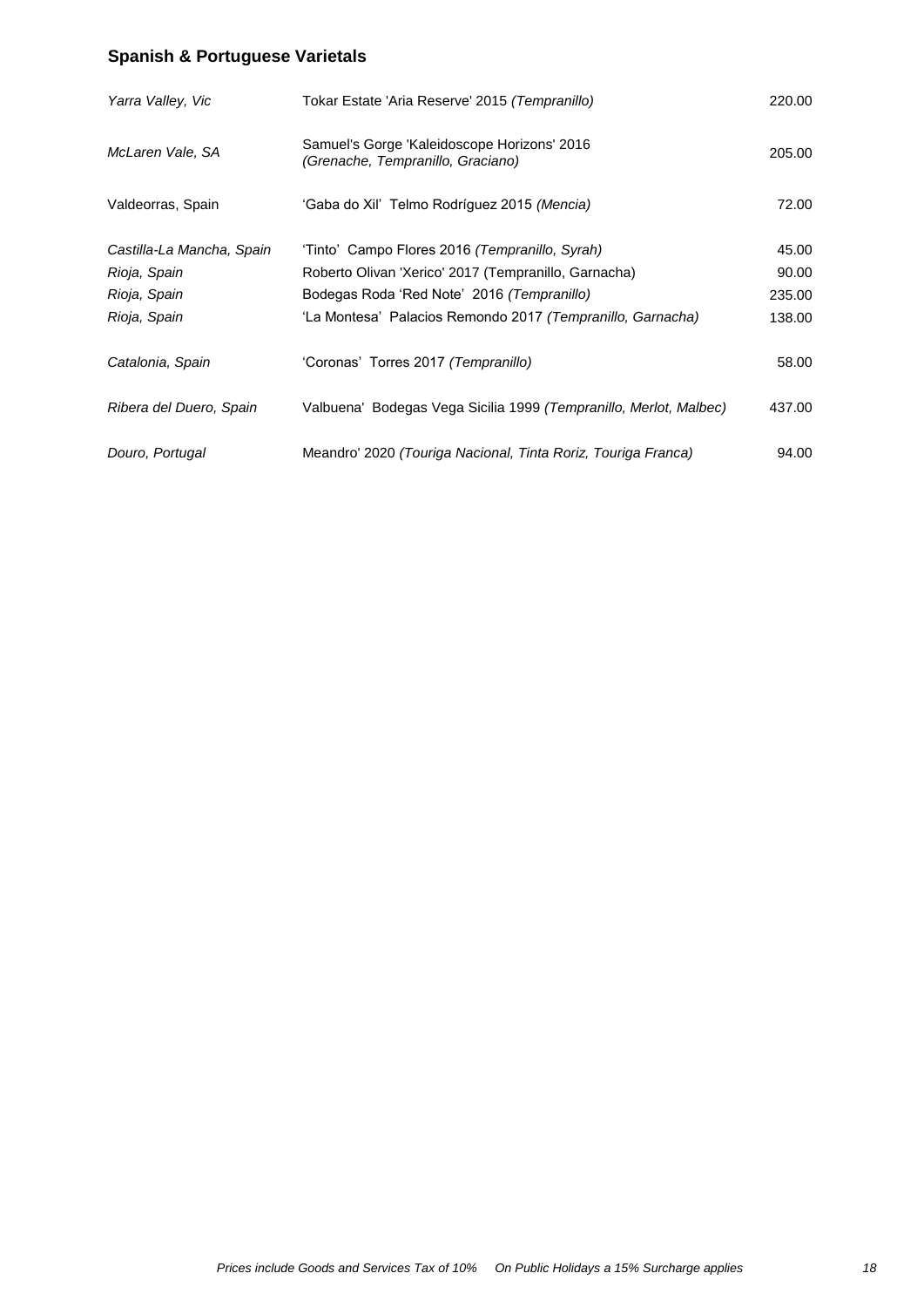### **Pinot Noir**

| Beechworth, Vic           | Fighting Gully Road 2019                           | 81.00  |
|---------------------------|----------------------------------------------------|--------|
| Geelong, Vic              | Lethbridge 2019                                    | 104.00 |
| Geelong, Vic              | By Farr 'RP' 2019                                  | 247.00 |
| Gippsland, Vic            | Jane Eyre 'Gippsland' 2018                         | 130.00 |
| Gippsland, Vic            | William Downie 'Gippsland' 2020                    | 135.00 |
| Gippsland, Vic            | William Downie 'Bull Swamp' 2020                   | 160.00 |
| Gippsland, Vic            | William Downie 'Camp Hill' 2020                    | 160.00 |
| Macedon Ranges, Vic       | Curly Flat 2017                                    | 150.00 |
| Mornington Peninsula, Vic | Ocean 8 2019                                       | 115.00 |
| Mornington Peninsula, Vic | Kooyong Estate 2019                                | 124.00 |
| Mornington Peninsula, Vic | Sedgley & Sons 'Creadon Farm' 2019                 | 78.00  |
| Mornington Peninsula, Vic | Paradigm Hill 'Adesso' 2019                        | 180.00 |
| Mornington Peninsula, Vic | Paradigm Hill 'Les Cinq' 2019                      | 180.00 |
| Mornington Peninsula, Vic | Ten Minutes by Tractor 'Down the Hill' Estate 2019 | 135.00 |
| Mornington Peninsula, Vic | Ten Minutes by Tractor 'Wallis' 2018               | 170.00 |
| Mornington Peninsula, Vic | Scorpo 'Eocene High Density' 2018                  | 170.00 |
| Yarra Valley, Vic         | Yarraloch 'Single Vineyard' 2016                   | 87.00  |
| Yarra Valley, Vic         | Punt Road 2020                                     | 67.00  |
| Yarra Valley, Vic         | Warramunda Estate 'Liv Zak' 2021                   | 80.00  |
| Yarra Valley, Vic         | Warramunda Estate 2019                             | 110.00 |
| Coal River, Tas           | Tolpuddle 2020                                     | 178.00 |
| Derwent Valley, Tas       | Stefano Lubiana 'Ruscello' Pinot Noir 2017         | 200.00 |
| Pipers River, Tas         | Dalrymple 2021                                     | 105.00 |
| Tamar Valley, Tas         | Holm Oak 2019                                      | 73.00  |
| Tamar Valley, Tas         | Tamar Ridge 2020                                   | 85.00  |
| Tamar Valley, Tas         | Josef Chromy 2019                                  | 92.00  |
| Adelaide Hills, SA        | Michael Hall 'Sang de Pigeon' 2020                 | 74.00  |
| Margaret River, WA        | Moss Wood 2018                                     | 158.00 |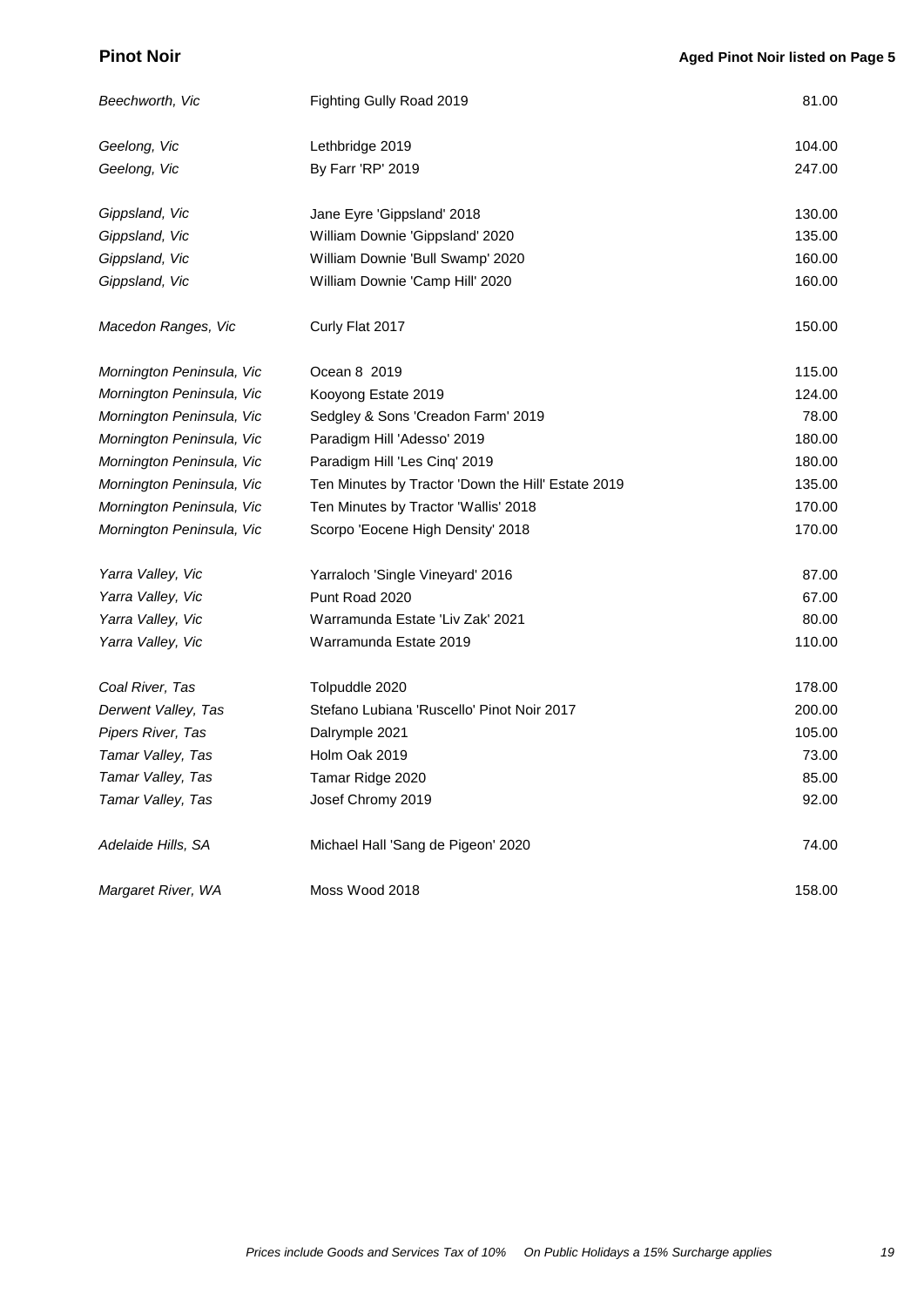| Marlborough, NZ           | Dog Point 2018                                                                  | 120.00  |
|---------------------------|---------------------------------------------------------------------------------|---------|
| Martinborough, NZ         | Te Kairanga 'TK' 2020                                                           | 83.00   |
| Central Otago, NZ         | Terra Sancta 'Mysterious Diggings' 2019                                         | 85.00   |
| Central Otago, NZ         | Amisfield 2019                                                                  | 134.00  |
| Central Otago, NZ         | Chard Farm 'River Run' 2019                                                     | 119.00  |
|                           |                                                                                 |         |
| Valle d'Aosta, Italy      | Elio Ottin 2014                                                                 | 124.00  |
| Russian River Valley, USA | La Crema 2019                                                                   | 165.00  |
| Santa Barbara, USA        | The Paring 2017                                                                 | 140.00  |
| Baden, Germany            | Zieresen 'Blauer Spätburgunder' 2013                                            | 86.00   |
| Pfalz, Germany            | Koehler Ruprecht 'Kabinett Trocken' Spätburgunder 2018                          | 96.00   |
|                           |                                                                                 |         |
| <b>Burgundy, France</b>   | Bourgogne Rouge Lucien Muzard et Fils 2016                                      | 90.00   |
| Burgundy, France          | Bourgogne Rouge Domaine Chanson 2020                                            | 97.00   |
| Auxerrois, Burgundy       | Irancy 'Gabin et Felix' Richoux 2017                                            | 135.00  |
| Côte de Nuits, Burgundy   | Marsannay 'Les Boivins' Collotte 2016                                           | 160.00  |
| Côte de Nuits, Burgundy   | Nuits-St-Georges Nicolas Potel 2015                                             | 225.00  |
| Côte de Nuits, Burgundy   | Nuits-St-Georges Domaine des Perdix 2017                                        | 272.00  |
| Côte de Nuits, Burgundy   | Nuits-St-Georges François Feuillet<br>'La Charmotte Cuvée Marcel Gerbeaut' 2011 | 215.00  |
| Côte de Nuits, Burgundy   | Gevrey-Chambertin Geantet-Pansiot 'Vielles Vignes' 2016                         | 335.00  |
| Côte de Nuits, Burgundy   | Gevrey-Chambertin Domaine Dugat-Py 'Cuvée Cœur de Roy' 2014                     | 595.00  |
| Côte de Nuits, Burgundy   | Vosne-Romanée Mongeard-Mugneret 'Maizieres Hautes' 2017                         | 343.00  |
| Côte de Nuits, Burgundy   | Latricieres Chambertin Grand Cru Faiveley 2016                                  | 595.00  |
| Côte de Nuits, Burgundy   | Corton 'Clos des Cortons' Grand Cru Faiveley 2016                               | 660.00  |
| Côte de Nuits, Burgundy   | Romanée-St-Vivant Grand Cru Romanée-Conti 1997                                  | 3520.00 |
| Côte de Beaune, Burgundy  | Savigny Les Beaune 1er Cru 'Les LavièresMarchand Tawse 2018                     | 455.00  |
| Côte de Beaune, Burgundy  | Pommard 1er Cru 'Clos Des Epeneaux' Comte Armand 2014                           | 455.00  |
| Côte de Beaune, Burgundy  | Beaune 1er Cru 'Bressandes' Henri Germain 2018                                  | 305.00  |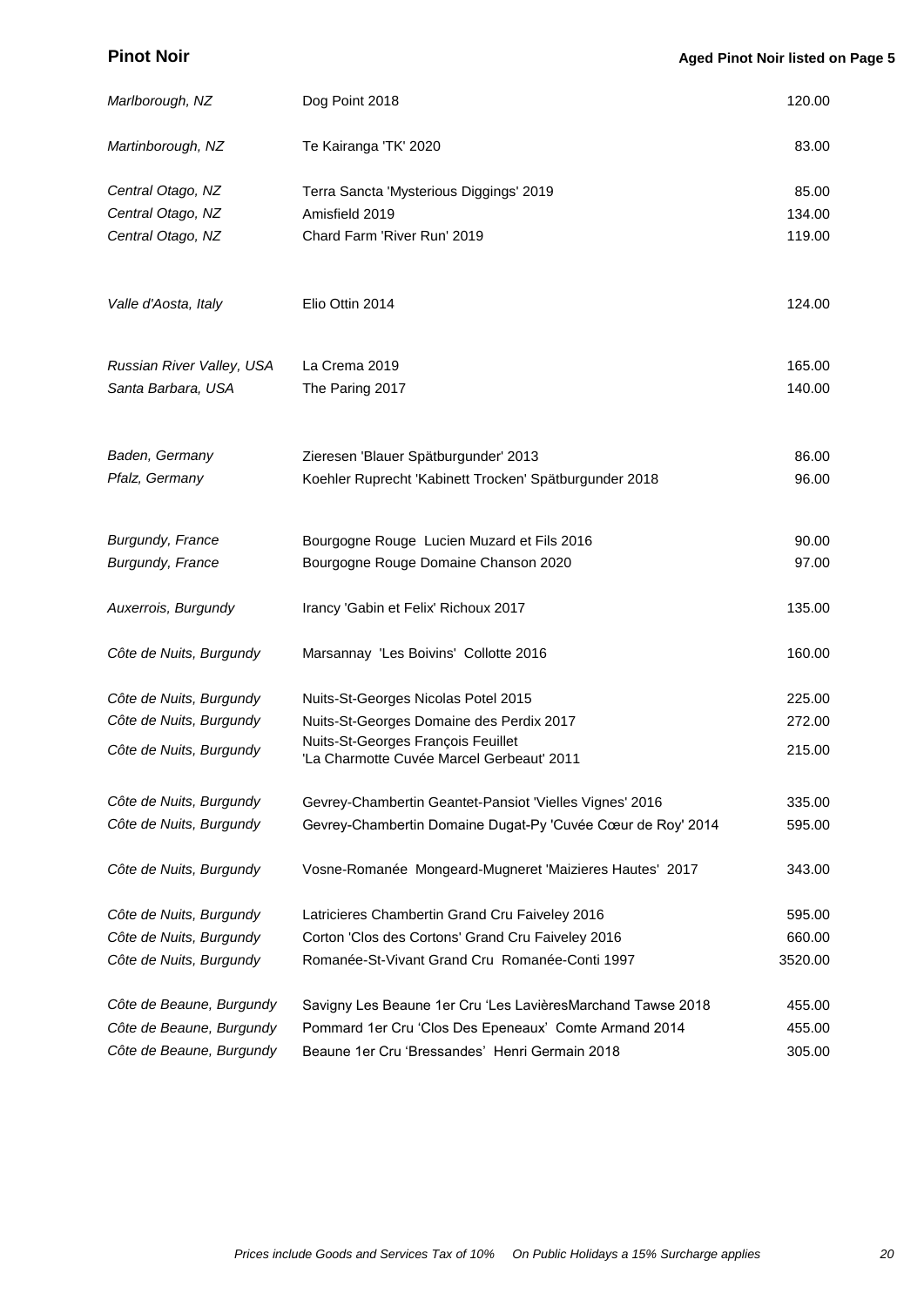#### **Dolcetto & Barbera**

| Piedmont, Italy | Dolcetto di Dogliani Superiore Poderi di Luigi Einaudi 2015 | 75.00  |
|-----------------|-------------------------------------------------------------|--------|
| Piedmont, Italy | Dolcetto d'Alba Luigi Pira 2013                             | 66.00  |
|                 |                                                             |        |
| Piedmont, Italy | Barbera d'Alba 'Ciabot Camerano' Marcarini 2017             | 82.00  |
| Piedmont, Italy | Barbera d'Alba 'Scarrone' Vietti 2016                       | 180.00 |

### **Nebbiolo & Blends**

| Piedmont, Italy    | Langhe Rosso G.D. Vajra 2019                     | 84.00  |
|--------------------|--------------------------------------------------|--------|
|                    | (Barbera, Dolcetto, Albarossa, Freisa, Nebbiolo) |        |
| Piedmont, Italy    | Nebbiolo d'Alba 'Santa Rosalia' Brezza 2019      | 124.00 |
| Piedmont, Italy    | Langhe Nebbiolo Trediberri 2018                  | 85.00  |
| Piedmont, Italy    | Langhe Nebbiolo Rocche Costamagna 2018           | 110.00 |
| Piedmont, Italy    | Langhe Nebbiolo Rivetto 2018                     | 120.00 |
| Piedmont, Italy    | Barolo Prunotto 2017                             | 215.00 |
| Piedmont, Italy    | Barolo 'Falletto' Bruno Giacosa 2014             | 720.00 |
| Piedmont, Italy    | Barolo 'Francia' Giacomo Conterno 2012           | 780.00 |
| Piedmont, Italy    | Barolo 'Cerequio' Roberto Voerzio 2013           | 940.00 |
| Piedmont, Italy    | Barolo 'Castiglione' Vietti 2017                 | 285.00 |
| Piedmont, Italy    | Barbaresco Luca Bosio 2016                       | 120.00 |
| Piedmont, Italy    | Barbaresco Prunotto 2018                         | 195.00 |
| Piedmont, Italy    | Barbaresco Cigliuti 'Vie Erte' 2018              | 228.00 |
| Apine Valleys, Vic | Simão & Co. 2016                                 | 88.00  |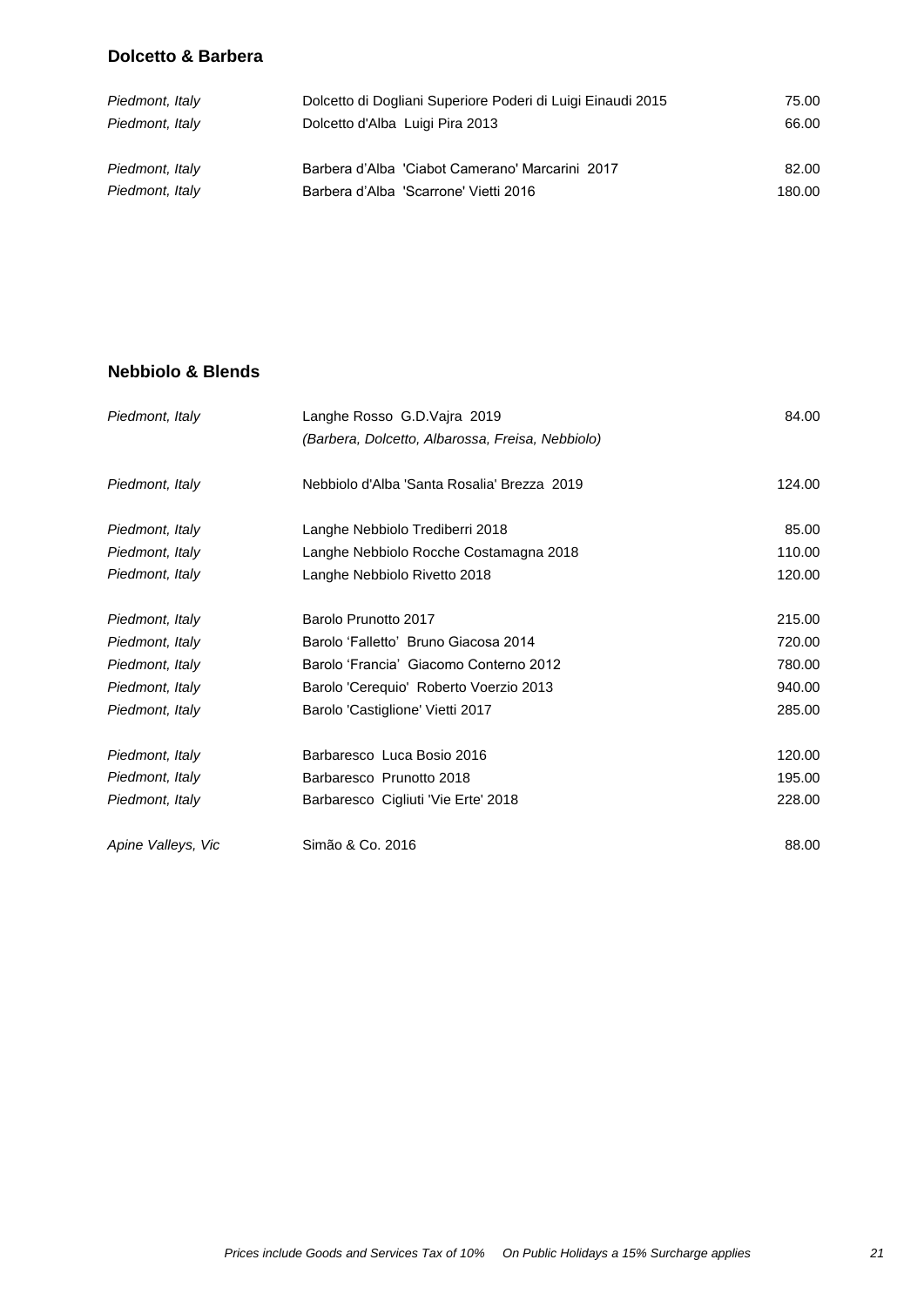## **Sangiovese & Blends**

| Beechworth, Vic                     | Castagna 'Un Segretto' 2013 (Sangiovese, Shiraz)                               | 190.00 |
|-------------------------------------|--------------------------------------------------------------------------------|--------|
| Beechworth, Vic &<br>Tuscany, Italy | Fighting Gully Road 'Chianti' 2020                                             | 79.00  |
| Tuscany, Italy                      | 'Tignanello' Antinori 2018<br>(Sangiovese, Cabernet Franc, Cabernet Sauvignon) | 352.00 |
| Tuscany, Italy                      | Chianti Bellosguardo Borgofiero 2018                                           | 71.00  |
| Tuscany, Italy                      | Chianti Classico Antinori 'Pèppoli' 2019                                       | 83.00  |
| Tuscany, Italy                      | Chianti Classico Riserva Brancaia 2018                                         | 175.00 |
| Tuscany, Italy                      | Chianti Classico Riserva Poggerino 'Bugialla' 2017                             | 188.00 |
| Tuscany, Italy                      | Rosso di Montalcino Martoccia di Brunelli Luca 2018                            | 88.00  |
| Tuscany, Italy                      | Rosso di Montalcino San Giorgio 'Ciampoleto' 2019                              | 104.00 |
| Tuscany, Italy                      | Brunello di Montalcino Pietroso 2015                                           | 260.00 |
| Tuscany, Italy                      | Brunello di Montalcino Pain delle Querce 2015                                  | 180.00 |
| Tuscany, Italy                      | Brunello di Montalcino Luce 2013                                               | 378.00 |
| Tuscany, Italy                      | Brunello di Montalcino Frescobaldi Riserva 'Ripe al Convento' 2012             | 482.00 |
| Montecucco, Italy                   | Civettaio 'Maremma' 2015                                                       | 104.00 |

## **Italian Varietals**

| Veneto, Italy     | Valpolicella Classico Superiore Zenato 2020<br>(Corvina, Rondinella, Molinara)                       | 82.00  |
|-------------------|------------------------------------------------------------------------------------------------------|--------|
| Veneto, Italy     | Allegrini 'Pallazo Della Torre IGT 2016 (Corvina, Rondinella,<br>Sangiovese)                         | 125.00 |
| Veneto, Italy     | Amarone della Valpolicella 'Vigneto Monte Sant'Urbano' Speri 2016<br>(Corvina, Rondinella, Molinara) | 345.00 |
| Lombardy, Italy   | Rosso di Valtellina Sandrofay 'Tei' 2014 (Chiavennesca)                                              | 80.00  |
| Alto Adige, Italy | Tiefenbrunner 'Turnhof' 2014 (Lagrein)                                                               | 90.00  |
| Umbria, Italy     | Cecchi 'La Campana' Montefalco Sagrantino 2011 (Sagrantino)                                          | 102.00 |
| Abruzzo, Italy    | Montepulciano d'Abruzzo 'Unico' Tenuta Ulisse 2016                                                   | 59.00  |
| Puglia, Italy     | 'Pietra' Menhir Salento 2019 (Susumaniello)                                                          | 96.00  |
| Sicily, Italy     | Nero d'Avola Feudo Montoni 'Lagnusa' 2017                                                            | 88.00  |
| Sicily, Italy     | Nero d'Avola Morgante 2016                                                                           | 73.00  |
|                   |                                                                                                      |        |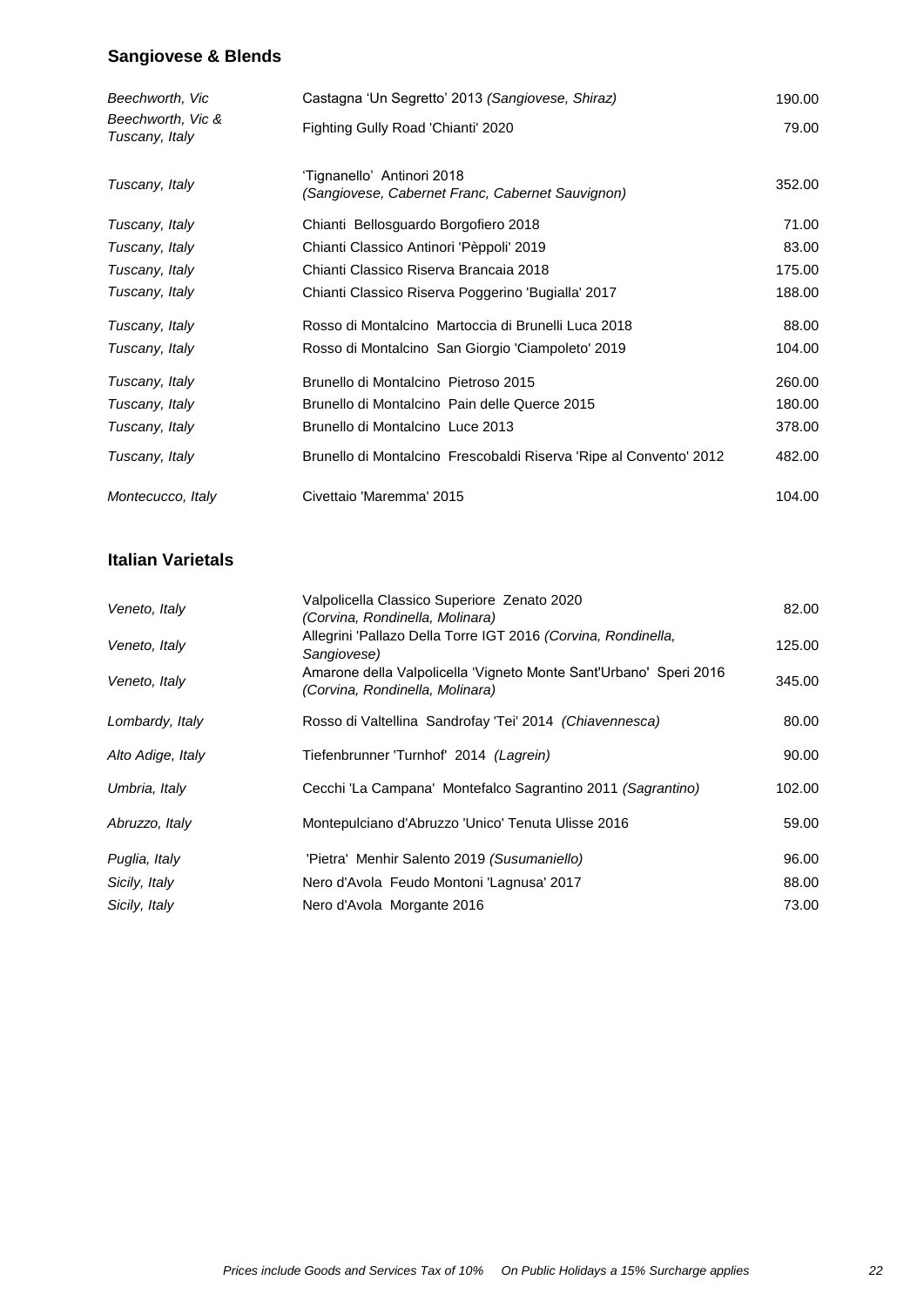#### **Grenache & Blends**

| Barossa Valley, SA        | Torbreck 'Les Amis' 2009                                                                              | 359.00 |
|---------------------------|-------------------------------------------------------------------------------------------------------|--------|
| Barossa Valley, SA        | Rockford 'Moppa Springs' 2015 (Grenache, Mataro, Shiraz)                                              | 105.00 |
| Barossa Valley, SA        | Yalumba 'The Tri-Centenary' 2012                                                                      | 122.00 |
| Eden Valley, SA           | Maverick 'Trial Hill' 2012                                                                            | 280.00 |
| McLaren Vale, SA          | Yangarra 'Old Vine' 2017                                                                              | 75.00  |
| McLaren Vale, SA          | Samuel's Gorge 2017                                                                                   | 90.00  |
| McLaren Vale, SA          | Yangarra 'Ovitelli' 2017                                                                              | 160.00 |
| Southern Rhône, France    | Gigondas Domaine Saint-Damien 2017 (Grenache, Shiraz,<br>Mourvédre)                                   | 128.00 |
| Southern Rhône, France    | Châteauneuf-du-Pape 2018 Château Mont-Redon<br>(Grenache, Shiraz, Mourvédre)                          | 185.00 |
| Southern Rhône, France    | Châteauneuf-du-Pape 2016 Château de Nalys<br>'Saintes Pierres de Nalys' (Grenache, Shiraz, Mourvédre) | 215.00 |
| Côtes de Provence, France | Château Saint Anne 2009 (Mourvédre, Grenache)                                                         | 116.00 |
| Provence, France          | Château Simone 2013 (Grenache, Mourvédre, Shiraz, Cinsault)                                           | 143.00 |
| Rioja, Spain              | 'Propiedad' Palacios Remondo 2015 (Garnache)                                                          | 138.00 |
| Priorat, Spain            | 'Camins del Priorat' Alvaro Palacios 2014 (Garnache, Samsó)                                           | 104.00 |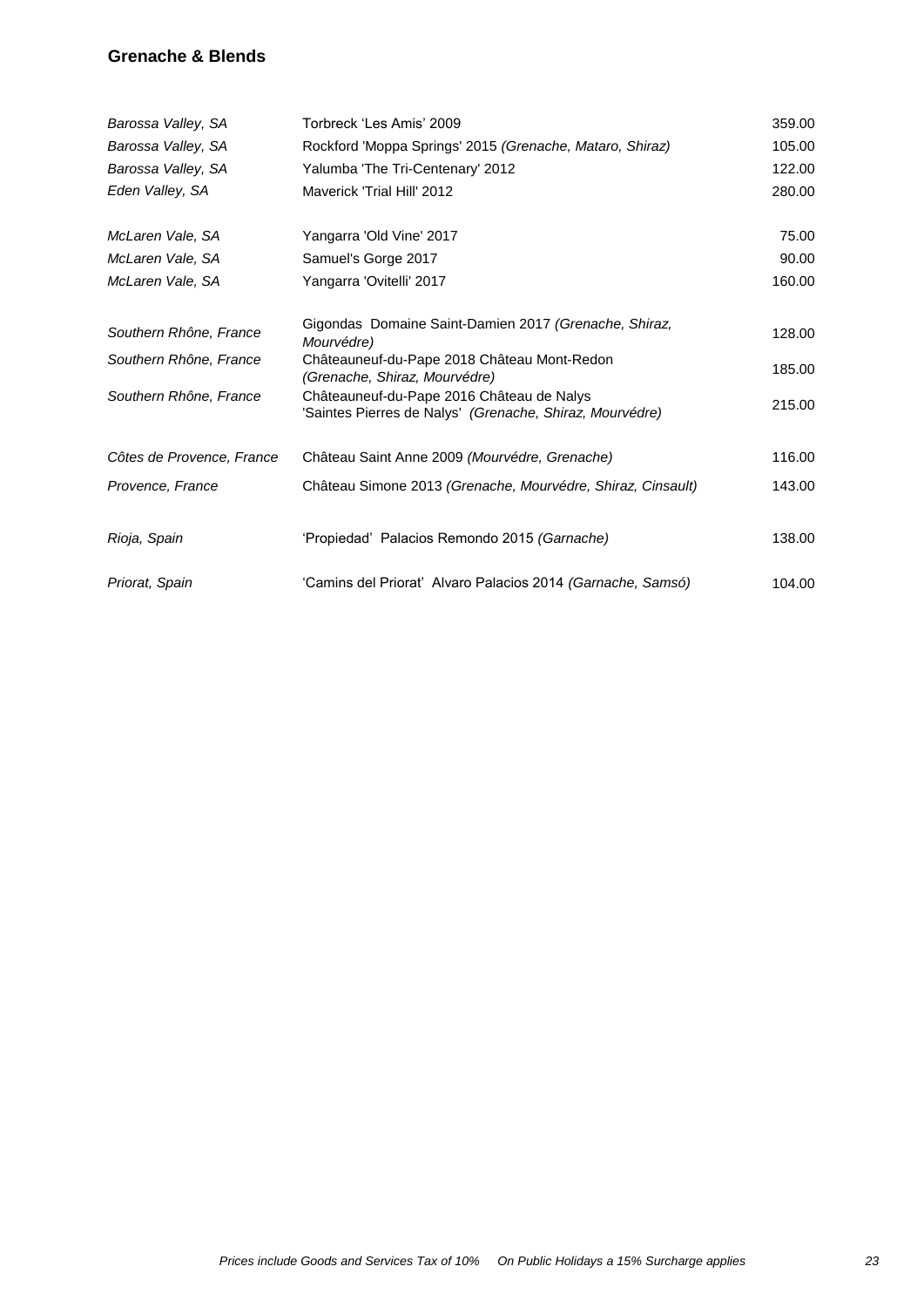**Merlot, Cabernet Franc & Blends For an extensive list of wines from Bordeaux please see page 26**

| Beechworth, Vic                                | Goldenball "Egalitaire' Merlot 2011 (Merlot, Cabernet Franc, Malbec)                  | 97.00  |
|------------------------------------------------|---------------------------------------------------------------------------------------|--------|
| Yarra Valley, Vic                              | Warramunda Liv Zak 'Block One' Cabernet Franc 2018<br>(100% Carbonic Maceration)      | 110.00 |
| Yarra Valley, Vic                              | Tarrawarra ' K-Block' Merlot 2015                                                     | 93.00  |
| Yarra Valley, Vic                              | Wantirna Estate 'Hannah' 2011 (Cabernet Franc, Merlot)                                | 265.00 |
| Tamar Valley, Tas                              | Grey Sands 'The Mattock' 2014 (Merlot, Malbec, Cabernet Franc)                        | 96.00  |
| Wrattonbully, SA                               | Tapanappa 'WhaleBone Vineyard' 2008 (Merlot, Cabernet Franc)                          | 168.00 |
| Eden Valley, SA                                | Irvine 'Grand Merlot' Special Release 2016                                            | 220.00 |
| Clevedon, NZ                                   | Puriri Hills 'Pope' 2010 (Merlot, Cabernet Franc, Carménère, Malbec)                  | 280.00 |
| Hawkes Bay, NZ                                 | Craggy Range 'Te Kahu' 2017 (Merlot, Cabernet Franc, Cabernet<br>Sauvignon,)          | 88.00  |
| Côtes de Bourg, Bordeaux                       | Roc de Cambes 2009                                                                    | 475.00 |
| Pomerol, Bordeaux                              | Château Canon Chaigneau 2018                                                          | 172.00 |
| Pomerol, Bordeaux                              | Château Certan De May 2010                                                            | 420.00 |
| Saint-Émilion & Haut Brion,<br><b>Bordeaux</b> | Clarendelle 2014 (Merlot, Cabernet Sauvignon, Cabernet Franc)<br>(Made by Haut-Brion) | 93.00  |
| Saint-Émilion, Bordeaux                        | Château Angelus 'No 3 d'Angelus' Grand Cru 2014                                       | 245.00 |
| Saint-Émilion, Bordeaux                        | Chapelle d'Ausone 2006 (2nd label of Château Ausone)                                  | 800.00 |
| Saint-Émilion, Bordeaux                        | Château Teyssier 'Les Astéries' Grand Cru 2005                                        | 620.00 |
| Loire Valley, France                           | Domaine des Roches Neuves 2016 (Cabernet Franc)                                       | 98.00  |
| Friuli-Venezia Giulia, Italy                   | Livio Felluga Rosso 'Vertigo' 2018 (Merlot, Cabernet Sauvignon)                       | 125.00 |
| Tuscany, Italy                                 | Bolgheri Rosso Le Macchiole 2017 (Merlot, Cabernet Franc, Shiraz)                     | 110.00 |
| <b>Other Red Varietals</b>                     |                                                                                       |        |
| Stalwart, South Africa                         | Flotsam & Jetsam Cinsault 2016                                                        | 65.00  |

| Coonawarra, SA      | Petaluma 'Project Co." Malbec 2019         | 88.00  |
|---------------------|--------------------------------------------|--------|
| Langhorne Creek, SA | <b>Bleasdale 'Generations' Malbec 2018</b> | 78.00  |
| Mount Barker, WA    | Forest Hill Estate Malbec 2016             | 65.00  |
| Mendoza, Argentina  | Jed Malbec 2019                            | 110.00 |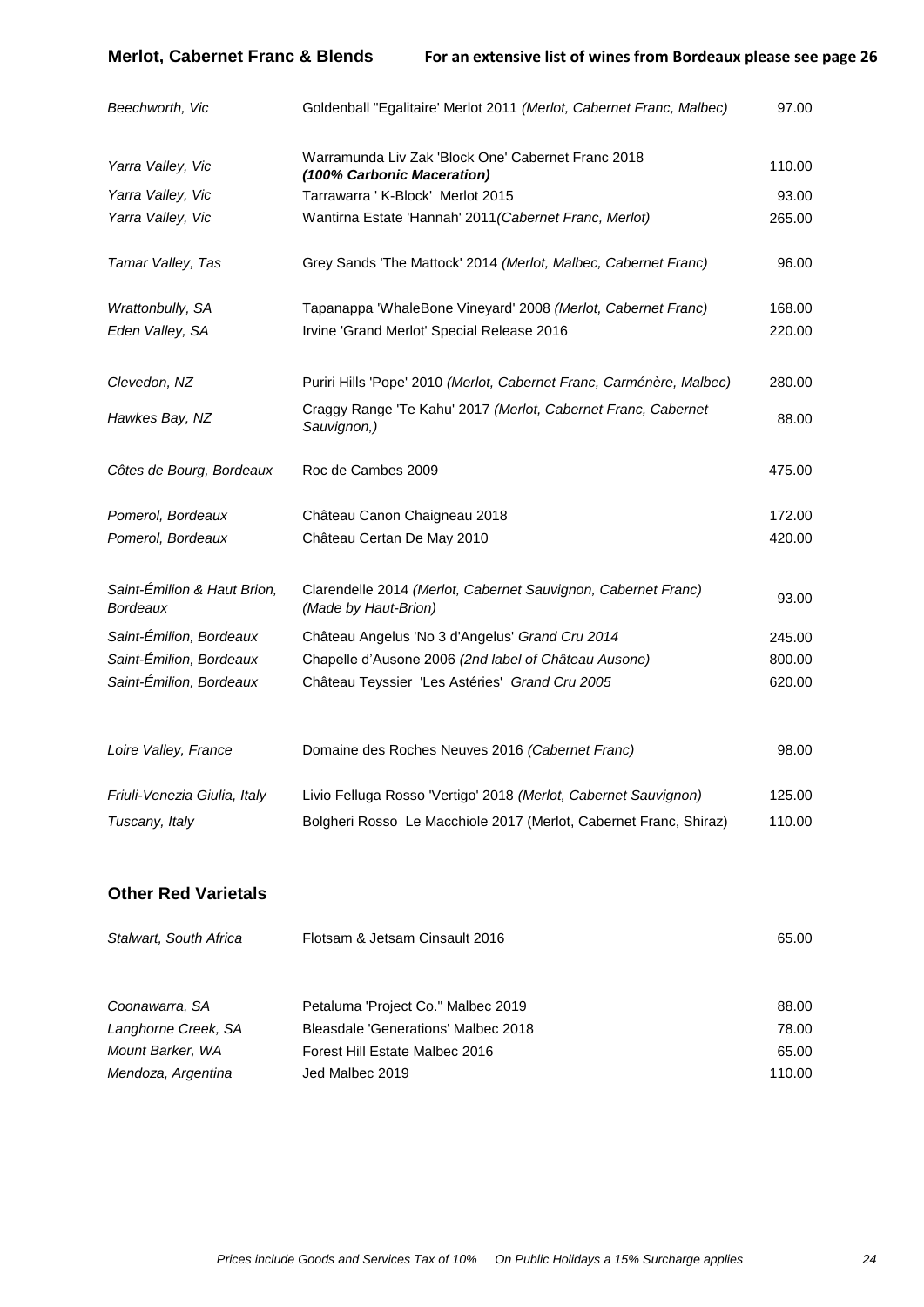| King Valley, Vic        | Brown Brothers 'Patricia' 2013                                                                           | 140.00 |
|-------------------------|----------------------------------------------------------------------------------------------------------|--------|
| Pyrenees, Vic           | Amherst 'Chinese Gardens' 2016                                                                           | 70.00  |
|                         |                                                                                                          |        |
| Yarra Valley, Vic       | Mount Mary 'Quintet' 2016<br>(Cabernet Sauvignon, Cabernet Franc, Merlot, Malbec, Petit Verdot)          | 325.00 |
| Yarra Valley, Vic       | Wantirna Estate 'Amelia' 2019 (Cabernet Sauvignon, Merlot)                                               | 162.00 |
| Yarra Valley, Vic       | Warramunda Estate 'Cabernet's 2019<br>(Cabernet Sauvignon, Merlot, Cabernet Franc, Petit Verdot, Malbec) | 135.00 |
|                         |                                                                                                          |        |
| Barossa Valley, SA      | Yalumba 'The Signature' 2015 (Cabernet Sauvignon, Shiraz)                                                | 135.00 |
| Eden Valley, SA         | Yalumba 'FDR1A' 2015 (Cabernet Sauvignon, Shiraz)                                                        | 106.00 |
| Clare Valley, SA        | Wilson 'Stone Craft' 2016                                                                                | 69.00  |
| Clare Valley, SA        | Wilson 'Hand Plunged' 2016 (Cabernet Sauvignon, Merlot)                                                  | 120.00 |
| Clare Valley, SA        | Jim Barry 'The Benbournie' 2015                                                                          | 145.00 |
| Clare Valley, SA        | Pikes 'The Hill Block' 2017                                                                              | 155.00 |
| Clare Valley, SA        | Grosset 'Gaia' 2017                                                                                      | 180.00 |
| Coonawarra, SA          | Majella 2017                                                                                             | 86.00  |
| Coonawarra, SA          | Yalumba 'The Menzies' 2015                                                                               | 118.00 |
| Coonawarra, Barossa, SA | Penfolds 'Bin 389' 2017 (Cabernet Sauvignon, Shiraz)                                                     | 240.00 |
| Langhorne Creek, SA     | Bleasdale 'Iron Duke' 2013                                                                               | 145.00 |
| McLaren Vale, SA        | Primo Estate 'Joseph' 2019 (Cabernet Sauvignon, Merlot)                                                  | 185.00 |
| McLaren Vale, SA        | Wirra Wirra 'The Angelus' 2017                                                                           | 158.00 |
| McLaren Vale, SA        | Wirra Wirra 'Church Block' 2018 (Cabernet Sauvignon, Shiraz, Merlot)                                     | 58.00  |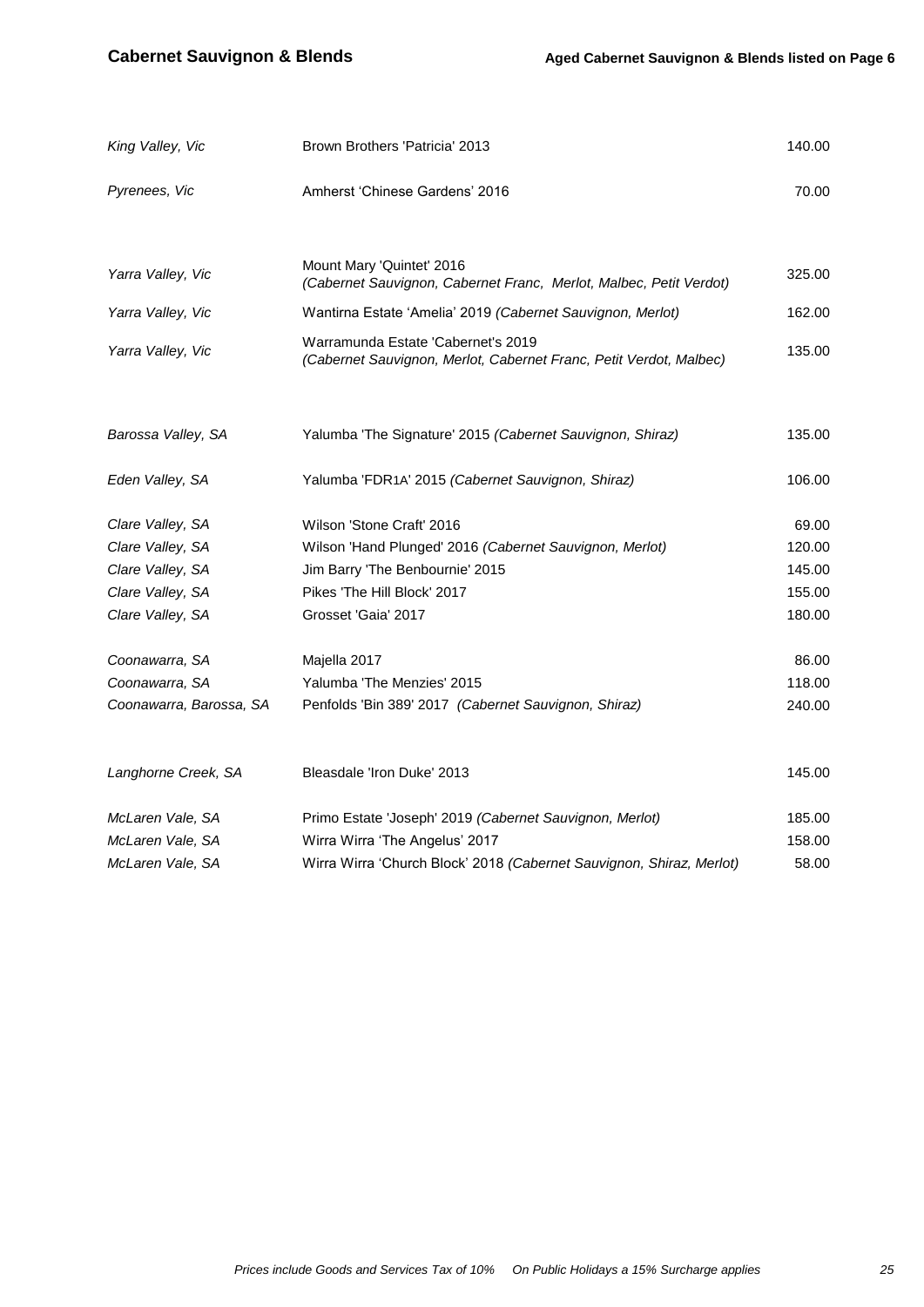| Margaret River, WA       | Cullen 'Diana Madeline' 2019                                               | 285.00  |
|--------------------------|----------------------------------------------------------------------------|---------|
| Margaret River, WA       | Moss Wood 'Wilyabrup' 2019                                                 | 275.00  |
|                          |                                                                            |         |
| Mount Barker, WA         | The House of Plantagenet 'Aquitaine' 2017                                  | 83.00   |
|                          |                                                                            |         |
| Piedmont, Italy          | Aldo Conterno Langhe Rosso 2014                                            | 138.00  |
|                          | (Cabernet Sauvignon, Fresia, Merlot)                                       |         |
|                          | Tenuta San Guido 'Sassicaia' 2016                                          |         |
| Tuscany, Italy           | (Cabernet Sauvignon, Cabernet Franc)                                       | 528.00  |
|                          |                                                                            |         |
| St-Estèphe, Bordeaux     | Château Meyney 2009                                                        | 278.00  |
| St-Estèphe, Bordeaux     | Château Lafon-Rochet Grand Cru Classé 2000                                 | 405.00  |
| St-Estèphe, Bordeaux     | Château Calon Ségur 3ème Cru 2000                                          | 550.00  |
| St-Estèphe, Bordeaux     | Château Cos d'Estournel 2ème Cru 1988                                      | 935.00  |
|                          |                                                                            |         |
| Pauillac, Bordeaux       | Château Pontet-Canet 5ème Cru 2016                                         | 645.00  |
| Pauillac, Bordeaux       | Château Pontet-Canet 5ème Cru 2017                                         | 525.00  |
| Pauillac, Bordeaux       | Château Latour Grand Cru 1985                                              | 3100.00 |
| St Julien, Bordeaux      | Château Ducru Beaucaillou 2ème Cru 2001                                    | 731.00  |
|                          | Château Ducru Beaucaillou 2ème Cru 2017                                    | 843.00  |
| St Julien, Bordeaux      |                                                                            |         |
| St Julien, Bordeaux      | Château Langoa Barton 3ème Cru 2010                                        | 620.00  |
| St Julien, Bordeaux      | Château Talbot 4ème Cru 2015                                               | 408.00  |
| St Julien, Bordeaux      | Château Branaire Ducru 4ème Cru 2016                                       | 350.00  |
| Pessac-Léognan, Bordeaux | Château Ferran Grand Vin de Graves 2015                                    | 133.00  |
| Pessac-Léognan, Bordeaux | Château Haut-Bailly Grand Cru Classé de Graves 2000                        | 619.00  |
|                          |                                                                            |         |
| Margaux, Bordeaux        | Château Malescot 'St Exupery' 3ème Cru 2010                                | 460.00  |
| Margaux, Bordeaux        | Château Palmer 'XIXth Century' 2013 (Cabernet Sauvignon, Merlot,<br>Syrah) | 1124.00 |
| Margaux, Bordeaux        | Château Palmer 3ème Cru 2009                                               | 1350.00 |
| Margaux, Bordeaux        | Château Margaux Grand Cru 2006                                             | 2350.00 |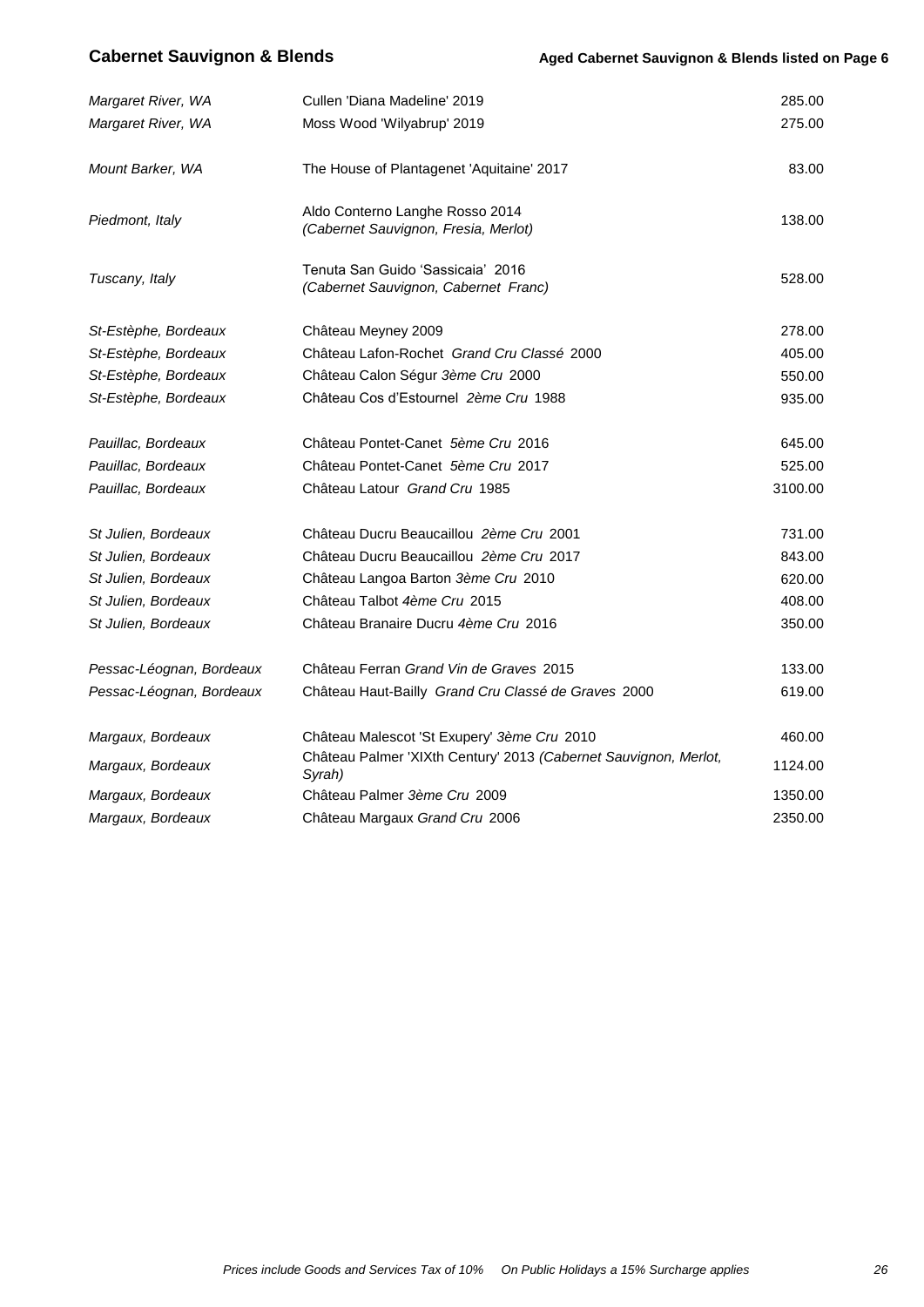### **Shiraz & Blends Aged Shiraz & Blends listed on Page 6 Aged Shiraz & Blends listed on Page 6**

| Geelong, Vic              | By Farr 'Farr Rising' 2018                                    | 124.00 |
|---------------------------|---------------------------------------------------------------|--------|
| Geelong, Vic              | <b>By Farr 2018</b>                                           | 165.00 |
| Great Western, Vic        | Jamsheed 'Garden Gully' 2014                                  | 115.00 |
| Heathcote, Vic            | Wild Duck Creek Estate 'Springflat' 2018                      | 146.00 |
| Heathcote, Vic            | Jasper Hill 'Georgia's Paddock' 2020                          | 186.00 |
| Heathcote, Vic            | Syrahmi 'XV' 2018                                             | 130.00 |
| Heathcote, Vic            | Heathcote Estate 2019                                         | 124.00 |
| Heathcote, Vic            | Dhillon 'Col Mountain' 2014                                   | 175.00 |
| Mornington Peninsula, Vic | Paradigm Hill 'Col's Block' 2017                              | 110.00 |
| Mornington Peninsula, Vic | Avani 'Syrah' 2014                                            | 125.00 |
| Rutherglen, Vic           | Buller Wines '1928 Block' 2016                                | 135.00 |
| Yarra Valley, Vic         | Yeringberg 2016                                               | 185.00 |
| Yarra Valley, Vic         | Yarra Yering 'No 2' 2013 (Shiraz, Mataro, Viognier, Marsanne) | 225.00 |
| Yarra Valley, Vic         | Warramunda Estate 'Estate Syrah' 2016                         | 101.00 |
| Murrumbateman, NSW        | The Collector 'Reserve' 2014                                  | 125.00 |
| Barossa Valley, SA        | Hentley Farm 'Villain & Vixen' 2020                           | 67.00  |
| Barossa Valley, SA        | Hentley Farm 'The Beast' 2018                                 | 180.00 |
| Barossa Valley, SA        | Glaetzer 'Bishop' 2019                                        | 80.00  |
| Barossa Valley, SA        | Grant Burge 'Fillsell' 2019                                   | 125.00 |
| Barossa Valley, SA        | The Standish 2017                                             | 250.00 |
| Barossa Valley, SA        | Kalleske 'Moppa' 2019                                         | 72.00  |
| Barossa Valley, SA        | John Duval 'Entity' 2019                                      | 134.00 |
| Barossa Valley, SA        | Penfolds 'St Henri' 2017                                      | 290.00 |
| Barossa Valley, SA        | Rockford 'Basket Press' 2017                                  | 190.00 |
| Barossa Valley, SA        | Yalumba 'The Octavius' Old Vine 2016                          | 295.00 |
| Eden Valley, SA           | Michael Hall 'Flaxmans Valley Syrah' 2016                     | 118.00 |
| Eden Valley, SA           | Maverick 'Trial Hill'                                         | 310.00 |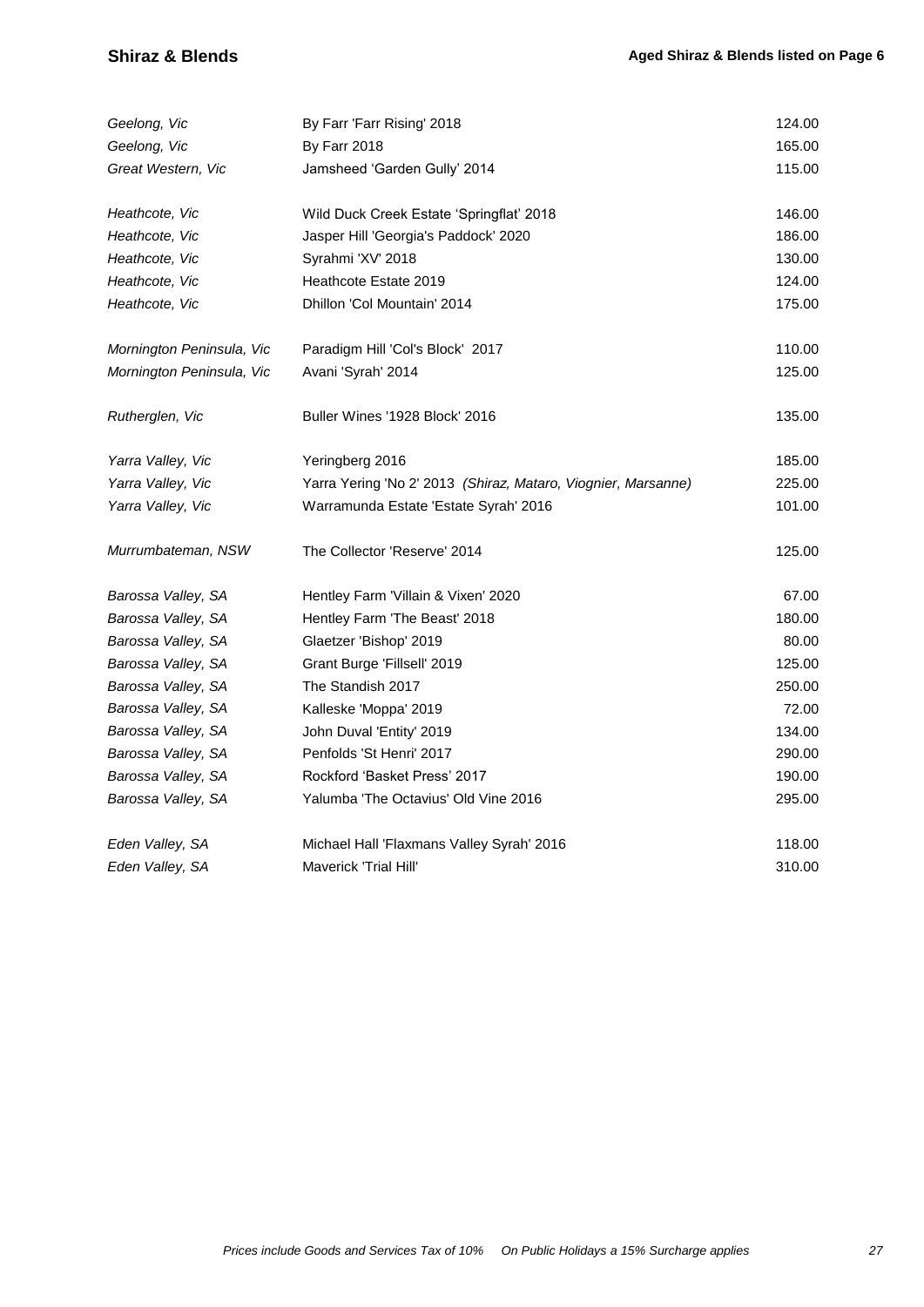| Coonawarra, SA<br>Katnook 'Prodigy' 2013<br>Clare Valley, SA<br>Jim Barry 'Mcrae Wood' Shiraz 2017<br>Clare Valley, SA<br>Grosset 'Nereus' 2016 (Shiraz, Nero D'avola)<br>Kilikanoon 'Oracle' 2016<br>Clare Valley, SA<br>McLaren Vale, SA<br>Ox Hardy 'Upper Tintara' 2018<br>McLaren Vale, SA<br>Yangarra 'King's Wood' 2019<br>McLaren Vale, SA<br>Yangarra Estate 2019<br>Margaret River, WA<br>Amelia Park 'Reserve' 2014<br>Margaret River, WA<br>Leeuwin Estate 'Art Series' 2018 |        |
|------------------------------------------------------------------------------------------------------------------------------------------------------------------------------------------------------------------------------------------------------------------------------------------------------------------------------------------------------------------------------------------------------------------------------------------------------------------------------------------|--------|
|                                                                                                                                                                                                                                                                                                                                                                                                                                                                                          | 213.00 |
|                                                                                                                                                                                                                                                                                                                                                                                                                                                                                          | 130.00 |
|                                                                                                                                                                                                                                                                                                                                                                                                                                                                                          | 120.00 |
|                                                                                                                                                                                                                                                                                                                                                                                                                                                                                          | 176.00 |
|                                                                                                                                                                                                                                                                                                                                                                                                                                                                                          | 96.00  |
|                                                                                                                                                                                                                                                                                                                                                                                                                                                                                          | 138.00 |
|                                                                                                                                                                                                                                                                                                                                                                                                                                                                                          | 80.00  |
|                                                                                                                                                                                                                                                                                                                                                                                                                                                                                          | 136.00 |
|                                                                                                                                                                                                                                                                                                                                                                                                                                                                                          | 95.00  |
| Hawkes Bay, New Zealand<br>Vidal Reserve Gimblett Gravels 2016 (Syrah)                                                                                                                                                                                                                                                                                                                                                                                                                   | 95.00  |
| AA Badenhorst 'Family Red' 2014<br>Swartland, South Africa<br>(Shiraz, Mourvédre, Grenache, Cinsault)                                                                                                                                                                                                                                                                                                                                                                                    | 125.00 |
| Northern Rhône, France<br>Côte Rôtie 'La Mordorée' M. Chapoutier 2006                                                                                                                                                                                                                                                                                                                                                                                                                    | 546.00 |
| Northern Rhône, France<br>Côte Rôtie 'Ampodium' Rene Rostaing 2016                                                                                                                                                                                                                                                                                                                                                                                                                       | 320.00 |
| Northern Rhône, France<br>Crozes-Hermitage 'Les Meysonniers' M.Chapoutier 2017                                                                                                                                                                                                                                                                                                                                                                                                           | 94.00  |
| Saint-Joseph '?' Haut Châssis 2018<br>Northern Rhône, France                                                                                                                                                                                                                                                                                                                                                                                                                             | 160.00 |
| Northern Rhône, France<br>Cornas 'Chante-Perdix' Delas 2016                                                                                                                                                                                                                                                                                                                                                                                                                              | 210.00 |
| Côtes-du-Rhône 'Le Poutet' Domaine Charvin 2017 (Shiraz,<br>Southern Rhône, France<br>Grenache)                                                                                                                                                                                                                                                                                                                                                                                          | 85.00  |
| Recas, Romania<br>Selene 2015                                                                                                                                                                                                                                                                                                                                                                                                                                                            |        |